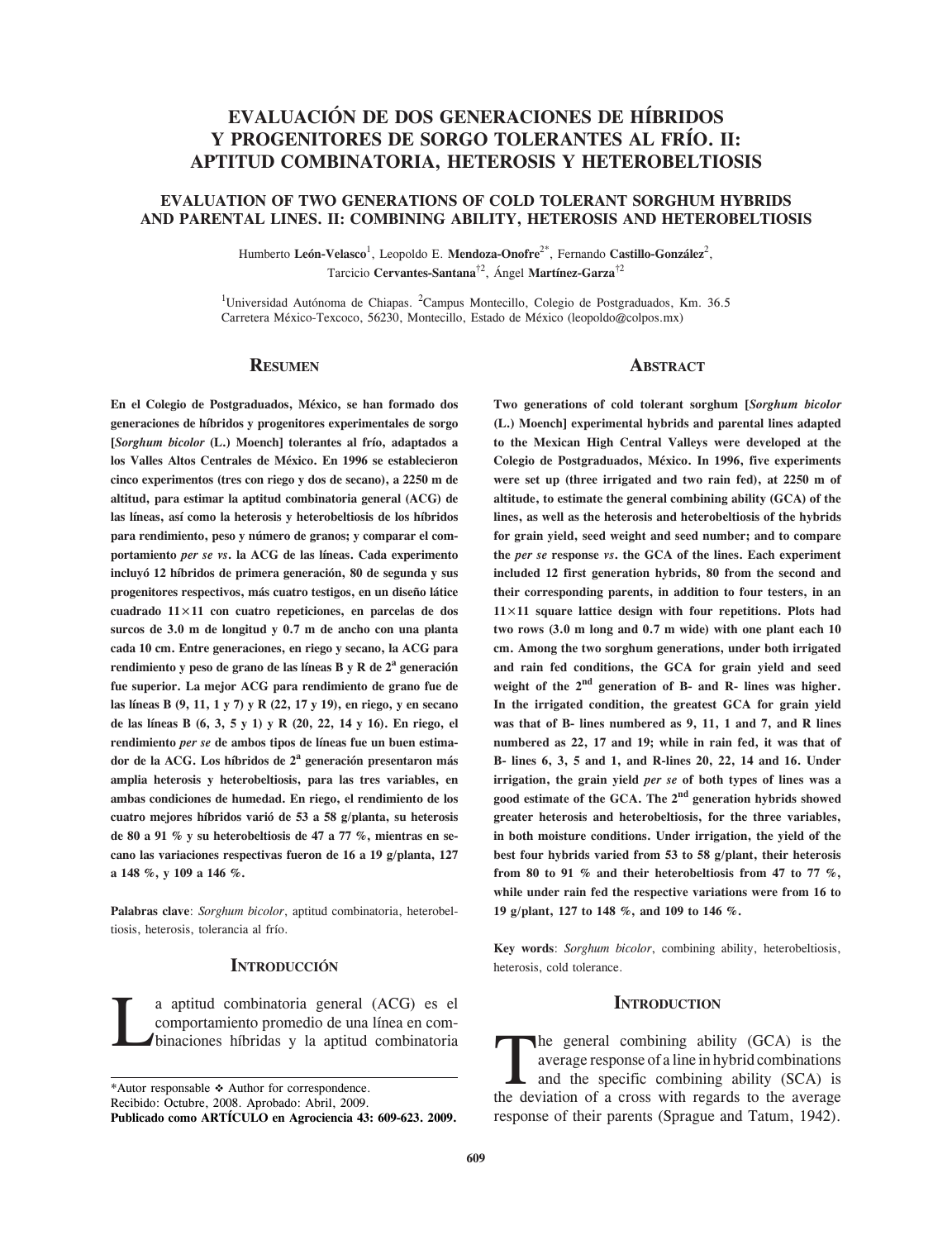específica (ACE) es la desviación de una cruza respecto al comportamiento promedio de los padres (Sprague y Tatum, 1942). Ambas son útiles para seleccionar progenitores e híbridos de sorgo [*Sorghum bicolor*  (L.) Moench] (Kenga *et al*., 2004; Solanki *et al*., 2007). En este cultivo, la ACG fue importante para mejorar el vigor de plántulas (Yu y Tuinstra, 2001), rendimiento y días a floración (Estrada y Ángeles, 1975). Se ha sugerido que el comportamiento *per se*  de las líneas puede ser un buen estimador de la ACG (Orozco y Mendoza, 1983; Mendoza, 1988), por la correlación significativa entre ambos (Yu y Tuinstra, 2001).

La heterosis, sinónimo de vigor híbrido, es la manifestación de la superioridad del comportamiento de la  $F_1$  respecto a la media de los padres (Goldman, 1999) y la heterobeltiosis es la superioridad del híbrido sobre el mejor progenitor (Fonseca y Patterson, 1968). En sorgo, la heterosis puede manifestarse mediante floración más precoz, mayor número de hojas, porte y amacollamiento, semillas más pesadas, mayor producción de grano (Tüsüz, 1997) y mayor velocidad de emergencia, vigor y peso seco de plántulas (Yu y Tuinstra, 2001; Cisneros-López *et al*., 2007a). El híbrido de sorgo explota la heterosis de la cruza de una línea A androestéril con una línea R fértil restauradora de la fertilidad masculina. En México, la heterosis del rendimiento de híbridos susceptibles al frío formados con líneas introducidas de EE. UU. osciló de -24 a 176 % y la heterobeltiosis de  $-51$  a 94 %, sin observar una asociación entre ambas ni con el rendimiento (Orozco y Mendoza, 1983). La floración del híbrido de sorgo es más semejante a la del progenitor hembra (Mendoza, 1983); mientras que la calidad, rendimiento, peso y número de semillas son más similares a las del progenitor macho (Cisneros-López *et al*., 2007a, b). En EE. UU., la heterosis para rendimiento y número de granos fue 5.04 y 3.43 veces superior respectivamente a la del tamaño de grano; la heterobeltiosis fue alta y positiva para los primeros dos caracteres y negativa para el tamaño de grano (Peña *et al*., 2004).

En Chapingo, Estado de México, el Instituto Nacional de Investigaciones Agrícolas (INIA) inició en 1960 un programa genotécnico para producir variedades o híbridos tolerantes al frío (TF), adaptados a esas regiones. Para 1972 se habían derivado 746 líneas de introducciones africanas y de otros materiales (Ángeles, 1968; Livera y Carballo, 1976-1977); en 1981 se liberaron tres variedades (Romo, 1981), aunque finalmente sólo una (VA-110) estuvo disponible para los productores. Ante la necesidad de genotipos de mayor precocidad, uniformidad y rendimiento de grano que VA-110, en 1980, en el Colegio de Postgraduados (CP) se inició la formación de híbridos de sorgo TF

They are both useful for selecting parental lines and hybrids in sorghum [*Sorghum bicolor* (L.) Moench] (Kenga *et al*., 2004; Solanki *et al*., 2007). In this crop, the GCA was important to improve seedling vigor (Yu and Tuinstra, 2001), grain yield and days to flowering (Estrada and Ángeles, 1975). It has been suggested that *per se* response of the lines can be a good estimate of the GCA (Orozco and Mendoza, 1983; Mendoza, 1988), because of their significant correlation (Yu and Tuinstra, 2001).

Heterosis, synonym of hybrid vigor, is the superiority of the  $F_1$  with regards to the parents' average (Goldman, 1999) and heterobeltiosis is the superiority of the hybrid over the best parent (Fonseca and Patterson, 1968). In sorghum, earliness, more leaves, taller plants, more tillers, heavier seeds, greater grain yield (Tüsüz, 1997) and faster seedling emergence, seed vigor and high seedling dry weight (Yu and Tuinstra, 2001; Cisneros-López *et al*., 2007a) are examples of heterosis responses. The sorghum hybrid exploits the heterosis of a male-sterile A- line crossed to a malefertile R- line that restores male-fertility. In México, heterosis for yield of cold sensitive hybrids developed with lines introduced from the USA oscillated from  $-24$  to 176 % and heterobeltiosis from  $-51$  to 94 %, without observing any association neither among them nor with yield (Orozco and Mendoza, 1983). Hybrid flowering is more similar to that of the female parent (Mendoza, 1983); while seed quality, grain yield, seed weight and seed number are more similar to the male parent (Cisneros-López *et al*., 2007a, b). In the USA, heterosis for grain yield and seed number was 5.04 and 3.43 times higher, respectively, than for grain size; heterobeltiosis was high and positive for the first two traits and negative for grain size (Peña *et al*., 2004).

In Chapingo, State of México, the Instituto Nacional de Investigaciones Agrícolas (INIA) began a plant breeding program in 1960 to produce cold tolerant (CT) varieties or hybrids. By 1972, a total of 764 lines had been derived from African introductions and other materials (Ángeles, 1968; Livera and Carballo, 1976-1977); in 1981, three varieties were offered (Romo, 1981), although in the end, seed from only one (VA-110) was available to farmers. Due to the need of earlier flowering, more uniform plants and higher grain yielder genotypes than VA-110, the development of CT sorghum hybrids began in 1980 at the Colegio de Postgraduados (CP), and in 1990 the first 40 were evaluated (Mendoza-Onofre, 1992; Osuna-Ortega *et al*., 2000). This group was called "first generation of CT sorghum hybrids". In 1992, a new group of B- and R- lines was available, of greater plant uniformity, longer panicle, larger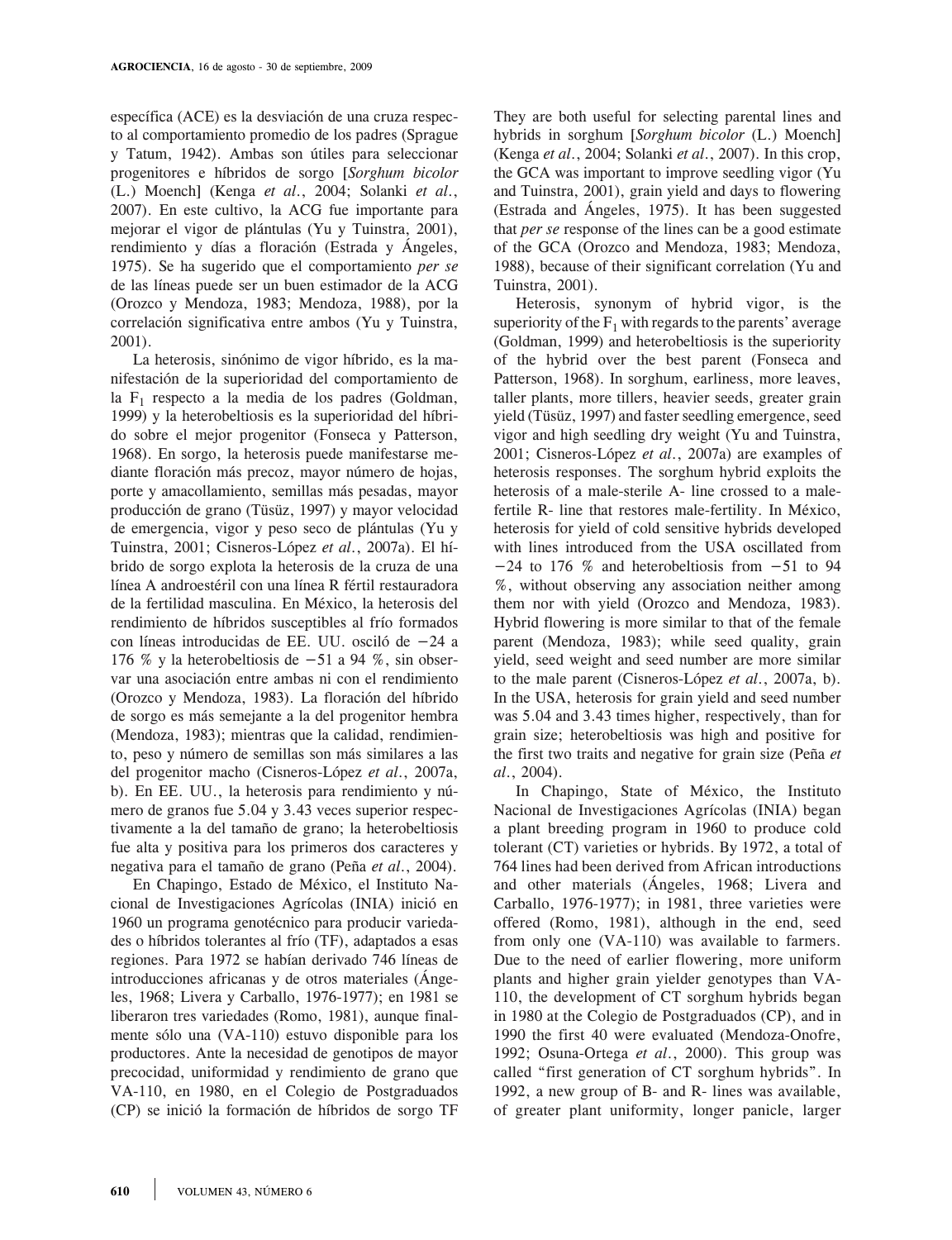y en 1990 se evaluaron los primeros 40 (Mendoza-Onofre, 1992; Osuna-Ortega *et al*., 2000). A este grupo se le denominó "primera generación de híbridos de sorgo TF". En 1992 se disponía de un grupo nuevo de líneas B y R de mayor uniformidad de planta, panoja más larga, grano más grande y excersión de mayor longitud, con semejante o mayor precocidad que sus antecesoras. En 1995 se formó la "segunda generación de híbridos de sorgo TF", cuyo rendimiento de grano y otras características agronómicas se evaluó conjuntamente con la primera generación y sus respectivos progenitores, en 1996 (León-Velasco *et al*., 2009).

Los objetivos de esta investigación fueron estimar la ACG de las líneas, así como la heterosis y heterobeltiosis de dos generaciones de híbridos para rendimiento, peso y número de granos; y comparar el comportamiento *per se vs*. la ACG de las líneas. Se espera que exista variabilidad genética de naturaleza aditiva para rendimiento, peso y número de granos entre los progenitores de ambas generaciones; que el comportamiento *per se* de las líneas estime la respectiva ACG; que la  $2^a$  generación de líneas supere a la  $1^a$  en ACG;  $\bar{y}$  que la heterosis y heterobeltiosis de la  $2^a$  generación de híbridos sea mayor que las de la  $1<sup>a</sup>$ .

# **Materiales <sup>y</sup> Métodos**

En el Cuadro 1 se presentan las características principales de los ambientes de evaluación.

La siembra fue manual, en seco y a chorrillo en el fondo del surco. Se dejó una plántula cada 10 cm (142 850 plantas ha $^{-1}$ ). Los experimentos con riego tuvieron humedad óptima y los de secano quedaron expuestos a la precipitación pluvial (Cuadro 1). En riego se abonó con 120 kg N y 60 kg  $P_2O_5$  ha $^{-1}$  y en secano con 80 kg N y 40 kg  $P_2O_5$  ha<sup>-1</sup>; todo el  $P_2O_5$  y la mitad de N se aplicó a la siembra y el resto en el aporque. La escarda y el aporque fueron 40 y 60 d después de la siembra.

En cada experimento se evaluaron 12 híbridos y sus progenitores (tres líneas B y cuatro líneas R) de 1<sup>a</sup> generación; 80 híbridos y sus progenitores (ocho líneas B y 10 líneas R) de  $2<sup>a</sup>$  generación; y grain and greater length exertion, with similar or earlier flowering than their antecessors. The "second generation of CT sorghum hybrids" was developed in 1995, whose grain yield and other agronomic traits were evaluated together with the first generation and their corresponding parental lines in 1996 (León-Velasco *et al*., 2009).

The objectives of this study were to estimate the GCA of the lines, as well as the heterosis and heterobeltiosis of two generations of hybrids, for grain yield, seed weight and seed number; and to compare the *per se* response *vs*. the GCA of the lines. We expected genetic variability of an additive nature for grain yield, seed weight and seed number among the parents of both generations. It was also assumed that the *per se* line response is a good estimate of the corresponding GCA; that the  $2<sup>nd</sup>$  generation of lines will outperform the  $1<sup>st</sup>$  in GCA; and that heterosis and heterobeltiosis of the  $2<sup>nd</sup>$  generation of hybrids will be greater than those of the  $1<sup>st</sup>$ .

## **Materials and Methods**

The main characteristics of the evaluation environments are shown in Table 1.

Sowing was manual, in dry conditions, and seeds were placed at the bottom of the row. A plant was left each 10 cm (142 850 plants ha<sup> $-1$ </sup>). The irrigated experiments had optimal soil moisture, while the rain fed were exposed to rainfall only (Table 1). Under irrigation, 120 kg N and 60 kg  $P_2O_5$  ha<sup>-1</sup> were applied, and 80 kg N and 40 kg  $P_2O_5$  ha<sup>-1</sup> in the rain fed experiments; all the  $P_2O_5$  and half the N were applied at sowing and the rest at hilling. Weeding and hilling were applied at 40 and 60 d after sowing.

In each experiment, 12 hybrids and their  $1<sup>st</sup>$  generation parents (three B- lines and four R- lines); 80 hybrids and their  $2<sup>nd</sup>$  generation parents (eight B- lines and ten R- lines); and four testers (VA-110, L-88, RB-4000 and Purépecha) were evaluated. Lines A- and Bwere isogenic pairs. The 121 genotypes were allocated in an  $11 \times 11$ square lattice design with four repetitions. The experimental plot had two rows, 3.0 m long and 0.7 m wide.

**Cuadro 1. Características de los cinco ambientes de evaluación en Valles Altos Centrales de México. 1996. Table 1. Characteristics of the five evaluation environments in the Mexican High Central Valleys. 1996.**

| Exp | Localidad  | Latitud          | Longitud         | Altitud<br>(m) | Siembra   |       |          |             | MО      | PP   | Helada       |
|-----|------------|------------------|------------------|----------------|-----------|-------|----------|-------------|---------|------|--------------|
|     |            | (Norte)          | (Oeste)          |                | Condición | Fecha | Textura  | pH          | (%)     | (mm) | (Fecha')     |
|     | Sta. Lucía | 19° 29'          | $98^{\circ} 54'$ | 2250           | Riego     | 09/05 | $M-A-A-$ | $7.0 - 7.3$ | $1 - 2$ | 431  | $15 - 20/10$ |
| 2   | Tecámac    | $19^{\circ} 43'$ | $98^{\circ} 56'$ | 2260           | Riego     | 15/05 | Arcilla  | $7.2 - 7.6$ | $2 - 3$ | 326  | $12 - 19/10$ |
| 3   | Montecillo | 19° 29'          | $98^{\circ} 54'$ | 2250           | Riego     | 16/05 | Arcilla  | $8.0 - 8.3$ | $1 - 3$ | 426  | $15 - 20/10$ |
| 4   | Montecillo | $19^{\circ} 29'$ | $98^{\circ} 54'$ | 2250           | Secano    | 10/06 | Arcilla  | $8.0 - 8.3$ | $1 - 3$ | 370  | $15 - 20/10$ |
| 5   | Tecámac    | $19^{\circ} 43'$ | $98^{\circ} 56'$ | 2260           | Secano    | 12/06 | Arcilla  | $7.2 - 7.6$ | $2 - 3$ | 320  | $12 - 19/10$ |

Exp, experimento; M-A-A, migajón-arcillo-arenosa; pH, potencial hidrógeno; MO, materia orgánica; y PP, precipitación pluvial (durante el ciclo de cultivo). † Intervalo de las tres primeras heladas.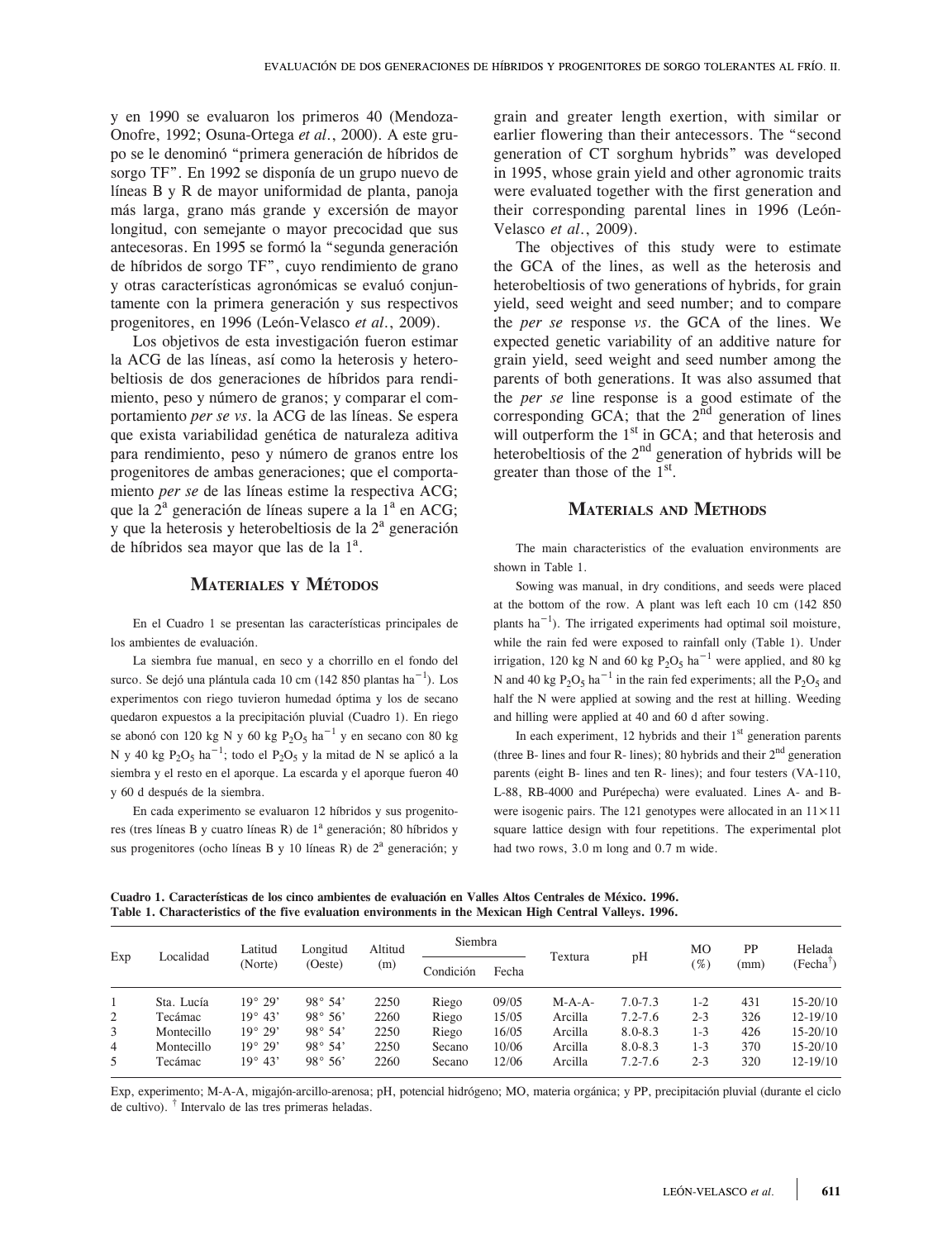cuatro testigos (VA-110, L-88, RB-4000 y Purépecha). Las líneas B fueron las isogénicas de las líneas A. Los 121 genotipos se distribuyeron en un diseño látice cuadrado 11×11 con cuatro repeticiones. La parcela experimental tuvo dos surcos de 3 m de largo y 0.7 m de ancho.

En 20 plantas representativas y con competencia completa, por parcela, se midió el rendimiento de grano (RG, en g/planta, con 12 % de humedad); peso de 100 granos (PG, en g, promedio de ocho submuestras de 100 granos elegidos al azar) y número de granos por panoja (NG =  $100 \times RG/PG$ ).

El análisis de varianza (ANVA) (SAS, 1999-2000) combinado para cada variable se desglosó de manera anidada, con el PROC GLM, en tres partes: la primera, debida a la variación entre los grupos de genotipos, la segunda, a genotipos dentro de cada grupo y, la tercera, a genotipos individuales (León-Velasco *et al*., 2009). La ACG para cada variable y progenitor, se estimó con base en el promedio aritmético de los híbridos que tenían a ese progenitor en común. La separación de medias, ajustadas con LSMEANS, fue con la prueba de Tukey ( $p \le 0.05$ ). La heterosis se calculó con la fórmula: Heterosis = Rendimiento de la  $F_1$  – Media de los padres, en porcentaje con respecto a la media de los progenitores (Falconer, 1970), y la Heterobeltiosis = Rendimiento de la  $F_1$  – Media del progenitor superior, también en porcentaje, con respecto a la media de este progenitor (Fonseca y Patterson, 1968). En cada generación de líneas B y R se aplicó análisis de regresión lineal (PROC REG) entre el comportamiento *per se* de cada variable de la línea *vs*. su correspondiente ACG; además, en cada generación de híbridos se aplicó análisis de correlación simple (PROC CORR) entre las heterosis o heterobeltiosis de las tres variables, así como entre rendimiento, heterosis y heterobeltiosis.

# **Resultados <sup>y</sup> Discusión**

#### **Aptitud combinatoria general**

#### **Experimentos con riego**

En esta condición ambiental, no hubo información de seis híbridos (7.5 % del total) de  $2^a$  generación debido a escasa nacencia, por lo que la estimación de la ACG de las líneas 2, 11 (B), 16, 20, 21, 22 y 23 (R) podría presentar alguna imprecisión, sobre todo de la hembra 11, representada con 5 de sus 10 cruzas; sin embargo, Serrano *et al*. (1994) demuestran que cuando se evalúa un arreglo de cruzas dialélicas que incluya progenitores, la confiabilidad de los parámetros genéticos no se modifica al excluir 10 % de cruzas, y hasta 30 % si el interés es evaluar los efectos de progenitores.

El comportamiento *per se* de los progenitores para rendimiento de grano por planta, peso de 100 granos y granos por panoja, con base en el promedio de los tres experimentos de riego, dentro de cada generación, fue diferente ( $p \le 0.05$ ), excepto para PG en las líneas R de

In 20 fully competitive and representative plants per plot, grain yield was measured (GY, g/plant, with 12 % moisture); as well as the 100-seeds weight (SW, g, average of eight sub-samples of 100 seeds randomly chosen), and seed number per panicle  $(SN = 100$  $\times$  GY/SW).

The combined analysis of variance (ANOVA) (SAS, 1999- 2000) for each variable was broken down in a nested model, with PROC GLM, in three parts: the first, due to the variation between genotype groups; the second, due to the genotypes within each group; and the third, due to individual genotypes (León-Velasco *et al*., 2009). The GCA for each variable and parental line was estimated based on the arithmetic average of the hybrids which had that parent in common. The means comparison adjusted with LSMEANS was carried out by Tukey ( $p \le 0.05$ ). The heterosis was calculated with the formula: Heterosis = Yield of the  $F_1$  – Mean of the parents, in percentage with regards to the parental mean (Falconer, 1970), and the Heterobeltiosis = Yield of the  $F_1$  – Mean of the superior parent, also in percentage, with regards to the mean of this parent (Fonseca and Patterson, 1968). In each generation of B- and R- lines a linear regression analysis was performed (PROC REG) between the *per se* response of each variable in the line *vs*. its corresponding GCA; in addition, in each generation of hybrids a simple correlation analysis (PROC CORR) was applied between the heterosis or heterobeltiosis of the three variables, as well as between yield, heterosis and heterobeltiosis.

# **Results and Discussion**

#### **General combining ability**

#### **Irrigated experiments**

Under this environmental condition, there was no information for six  $2^{nd}$  generation hybrids (7.5 %) of the total) due to scarce seedling emergence; thus, estimation of the GCA of the B- lines 2 and 11; and R- lines 16, 20, 21, 22 and 23 could show some imprecision, especially for female 11, represented by 5 of its 10 crosses. However, Serrano *et al*. (1994) show that when an arrangement of diallel crosses including parents is evaluated, genetic parameters reliability is not modified when 10 % of the crosses are excluded, and up to 30 % if the interest is evaluating the effects of parents.

The *per se* response of the parental lines for grain yield per plant, 100-seeds weight and seeds per panicle, based on the average of the three irrigated experiments, was different  $(p \le 0.05)$  within each generation, except for SW in the  $1<sup>st</sup>$  generation Rlines (Table 2). In the case of females (B- lines), the GY, SW and SN of the two generations were similar  $(p<0.05)$ , and on average they differed in 5 %. Male parents (R- lines) of the  $2<sup>nd</sup>$  generation were superior to those of the  $1<sup>st</sup>$  generation in GY (39 %) and SW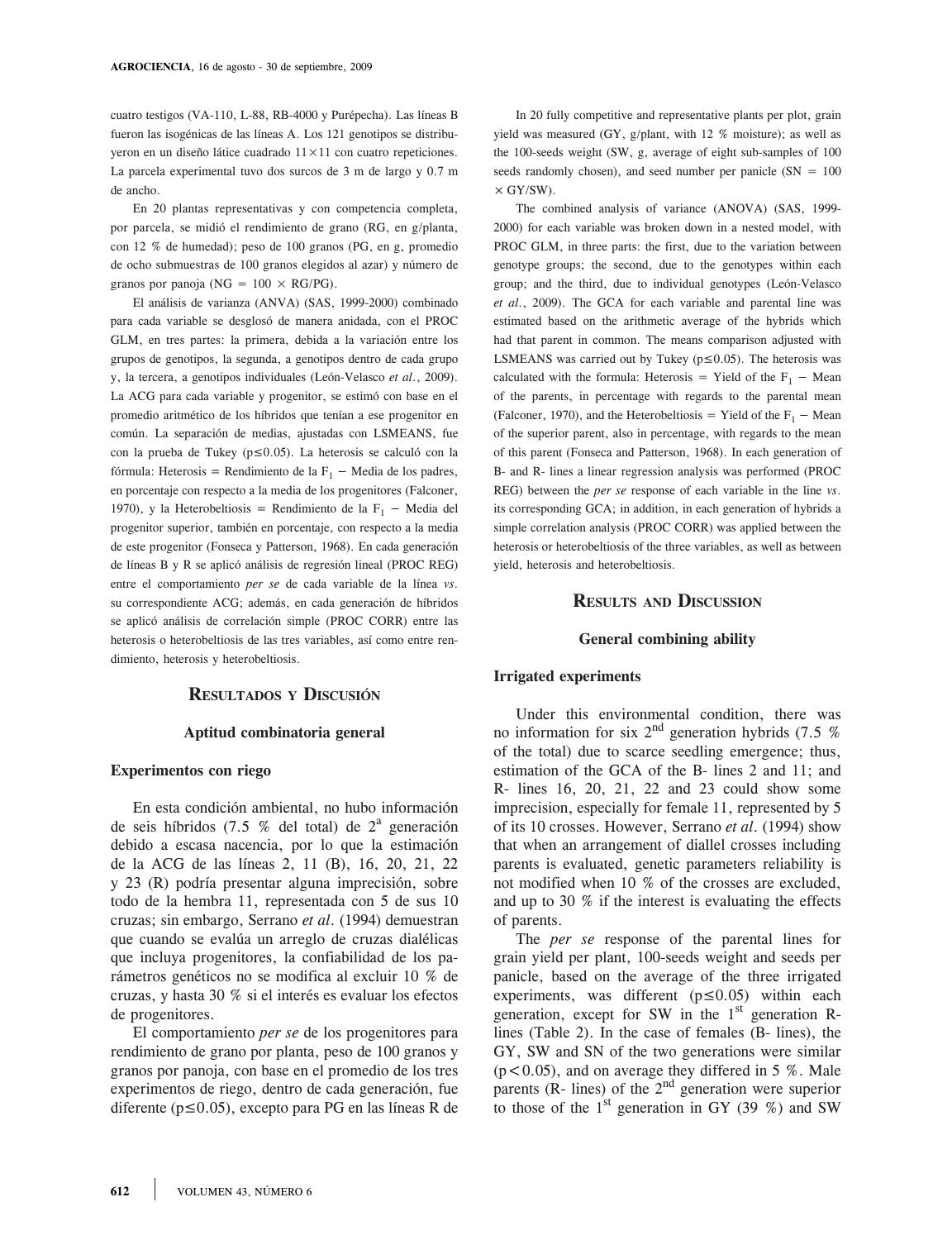**Cuadro 2. Comportamiento** *per se* **y aptitud combinatoria general de las líneas progenitoras de dos generaciones de híbridos de sorgo. de híbridos Promedios de tres experimentos con riego.** 

| Table 2. Per se response and general combining ability of parental lines in two generations of sorghum hybrids. Averages over three |  |  |  |  |  |
|-------------------------------------------------------------------------------------------------------------------------------------|--|--|--|--|--|
| irrigated experiments.                                                                                                              |  |  |  |  |  |

|                    |                    | Rendimiento (g/planta) |                   | Peso de 100 granos $(g)$ | Número de granos |            |  |
|--------------------|--------------------|------------------------|-------------------|--------------------------|------------------|------------|--|
| Línea              | Per se             | ACG                    | Per se            | ACG                      | Per se           | <b>ACG</b> |  |
|                    |                    |                        | Hembra B          |                          |                  |            |  |
| Primera generación |                    |                        |                   |                          |                  |            |  |
| 28                 | 34.82 a            | 39.91 a                | 2.28a             | 1.92a                    | 1504 a           | 2104 a     |  |
| 29                 | 26.27 <sub>b</sub> | 35.73 <sub>b</sub>     | 1.66 <sub>b</sub> | 1.78a                    | 1609 a           | 2075 a     |  |
| 30                 | 21.47 b            | 33.26c                 | 1.85 <sub>b</sub> | 1.88a                    | 1160 b           | 1804 b     |  |
| Media              | 27.52              | 36.3                   | 1.93              | 1.86                     | 1424             | 1994       |  |
| DSH <sup>1</sup>   | 5.93               | 2.08                   | 0.26              | 0.18                     | 295              | 104        |  |
| Segunda generación |                    |                        |                   |                          |                  |            |  |
| 9                  | 31.13 a            | 53.93 a                | 1.46e             | 2.46d                    | 2179 a           | 2195 a     |  |
| 11                 | 29.38 ab           | 50.76 <sub>b</sub>     | $1.95$ ab         | 2.84a                    | 1522 b           | 1759 e     |  |
| $\mathbf{1}$       | 23.84 c            | 50.70 b                | $1.65$ de         | 2.42d                    | 1447 b           | 2103 b     |  |
| 7                  | 29.49 ab           | 49.09 bc               | 2.12a             | $2.63$ bc                | 1408 b           | 1869 cd    |  |
| $\mathbf{2}$       | 25.08 bc           | 48.18 c                | 1.90 <sub>b</sub> | $2.51$ cd                | 1329 b           | 1914 c     |  |
| 3                  | 25.31 bc           | 47.88 cd               | $1.96$ ab         | $2.69$ ab                | 1320 b           | 1795 de    |  |
| 5                  | 24.51c             | 46.32 de               | $1.70$ cd         | $2.56$ b-d               | 1444 b           | 1828 c-e   |  |
| 6                  | 24.21 c            | 45.77 e                | 1.86 bc           | $2.62$ bc                | 1322 b           | 1759 e     |  |
| Media              | 26.62              | 49.08                  | 1.82              | 2.59                     | 1497             | 1903       |  |
| DSH <sup>1</sup>   | 4.63               | 1.82                   | 0.20              | 0.16                     | 231              | 91         |  |
|                    |                    |                        | Macho R           |                          |                  |            |  |
| Primera generación |                    |                        |                   |                          |                  |            |  |
| 34                 | 32.20 a            | 37.59 a                | 1.36a             | 1.92a                    | 2385 a           | 1996 a     |  |
| 33                 | 31.36 a            | 36.93 ab               | 1.28a             | 1.85a                    | 2451 a           | 2093 a     |  |
| 31                 | 29.29 a            | 35.22 ab               | 1.40a             | 1.80a                    | 2132 b           | 1985 ab    |  |
| 32                 | 24.89 b            | 34.40 b                | 1.41a             | 1.86a                    | 1812 c           | 1902 b     |  |
| Media              | 29.43              | 36.04                  | 1.36              | 1.86                     | 2195             | 1994       |  |
| DSH <sup>1</sup>   | 3.82               | 2.64                   | 0.17              | 0.23                     | 190              | 131        |  |
| Segunda generación |                    |                        |                   |                          |                  |            |  |
| 22                 | 53.30 a            | 53.17 a                | 2.59 <sub>b</sub> | 2.48 de                  | 2059 a           | 2148 a     |  |
| 17                 | 32.15 ef           | 52.26 ab               | 2.90a             | 2.89a                    | 1125d            | 1829 cd    |  |
| 19                 | 39.57 cd           | 51.97 ab               | 2.54 bc           | 2.77 ab                  | 1554 c           | 1898 c     |  |
| 16                 | 48.10 ab           | 50.92 bc               | 2.54 bc           | 2.51 c-e                 | 1913 ab          | 2040 b     |  |
| 20                 | 48.74 ab           | 50.82 bc               | $2.29$ de         | 2.47 de                  | 2138 a           | 2056 ab    |  |
| 23                 | 43.13 bc           | 49.88 c                | $2.53$ b-d        | 2.42 ef                  | 1704 bc          | 2050 ab    |  |
| 25                 | 42.17 c            | 47.79 d                | 1.98f             | $2.67$ bc                | 2150 a           | 1769 d     |  |
| 15                 | 37.79 с-е          | 46.96d                 | 2.32 с-е          | $2.58c - e$              | 1619c            | 1851 cd    |  |
| 14                 | 35.63 de           | 45.77 d                | 2.23e             | $2.62b-d$                | 1604c            | 1765 d     |  |
| 21                 | 28.63 f            | 40.76 e                | 2.58 <sub>b</sub> | 2.26f                    | 1137 d           | 1802 cd    |  |
| Media              | 40.92              | 49.03                  | 2.45              | 2.57                     | 1700             | 1921       |  |
| DSH <sup>1</sup>   | 5.66               | 2.08                   | 0.25              | 0.18                     | 282              | 104        |  |
| DSH <sup>2</sup>   | 2.60               |                        | 0.114             |                          | 129              |            |  |

Valores con diferentes letras en la columna de cada grupo de líneas y en cada generación son diferentes ( $p ≤ 0.05$ ). DSH<sup>1</sup>, DSH<sup>2</sup>, diferencia significativa honesta dentro de cada grupo y entre promedios de grupos. significativa honesta dentro de cada grupo y entre promedios de grupos.

1a generación (Cuadro 2). En el caso de las hembras (líneas B) el RG, PG y NG de las dos generaciones fueron semejantes ( $p > 0.05$ ), y en promedio difirieron en 5 %. Los progenitores masculinos (líneas R), de  $2<sup>a</sup>$ generación fueron superiores a los de la 1<sup>ª</sup> generación en RG (39 %) y PG (80 %), pero inferiores en NG (23 %); la superioridad del RG se atribuye a la contribución del PG y el decremento en NG se explica por

 $(80, %),$  but inferior in SN  $(23, %)$ . The higher GY is attributed to the contribution of the SW while the decrease in SN is explained by the inverse relation with SW that both yield components usually present (Maman *et al*., 2004).

The differences in GCA within parental type (female or male) in each generation were significant  $(p \le 0.05)$ , except for seed weight in the 1<sup>st</sup> generation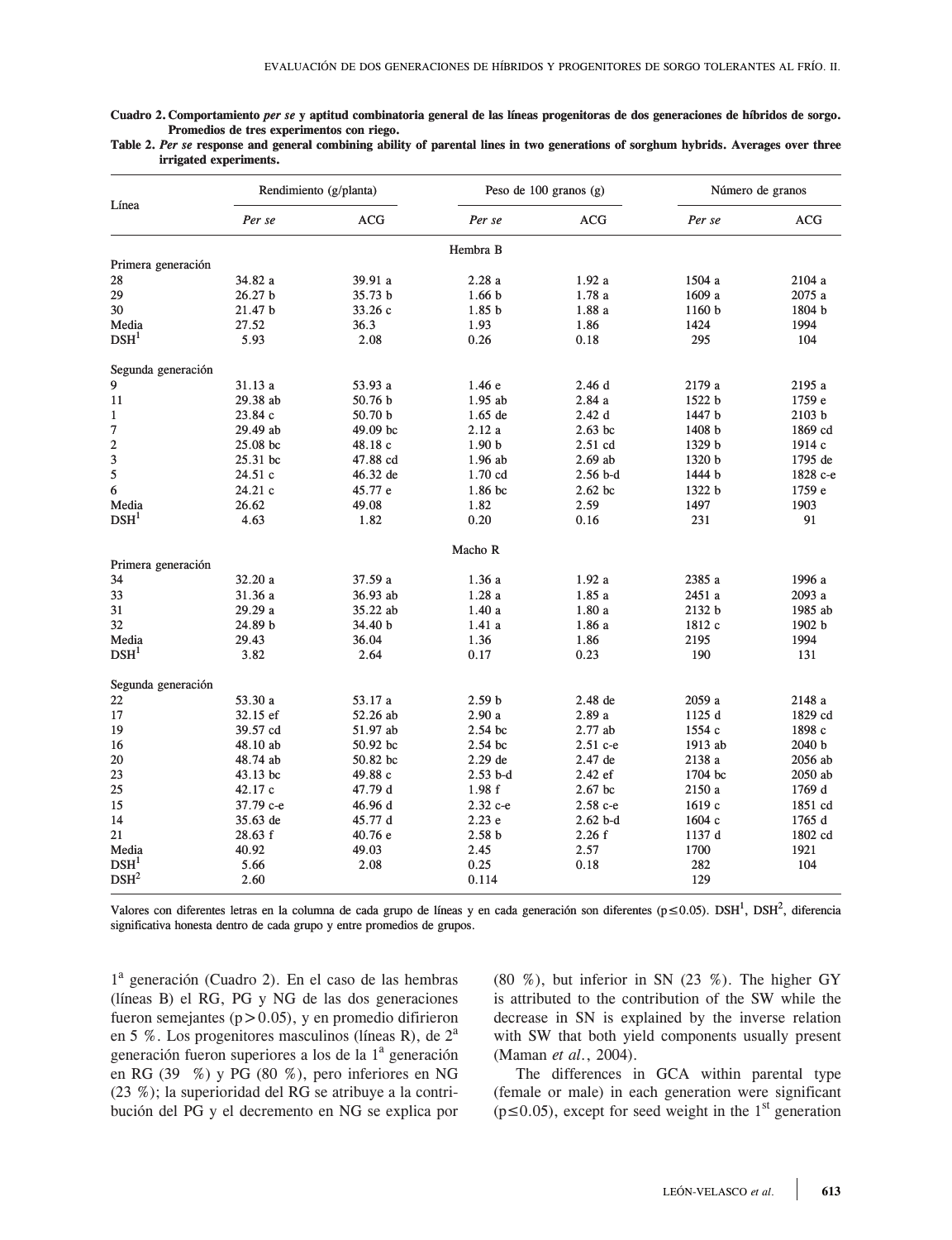la relación inversa con PG que generalmente presentan ambos componentes del rendimiento (Maman *et al*., 2004).

Las diferencias de ACG dentro de tipo de progenitor (hembra o macho) de cada generación fueron significativas ( $p \le 0.05$ ), excepto para peso de grano en las líneas B y R de 1<sup>a</sup> generación (Cuadro 2). En las hembras, en la 1<sup>a</sup> generación destaca la ACG de la Línea 28, y en la  $2^{\overline{a}}$  la Línea 9, pues sus híbridos se ubicaron en el grupo superior ( $p > 0.05$ ) de RG y NG. En los machos, en la 1<sup>ª</sup> generación las Líneas 34, 33 y 31 forman el grupo superior de significancia en ACG para rendimiento y número de granos, mientras en la  $2^a$  lo forman las Líneas 22, 17 y 19 para rendimiento. Estos resultados demuestran la presencia de variabilidad genética de la ACG de los progenitores de ambas generaciones para rendimiento y granos por panoja.

Entre generaciones, el promedio de la ACG de ambos tipos de líneas de  $2^{\hat{a}}$  generación fue superior  $(p \le 0.05)$  en rendimiento (35 %) y peso de grano (39 %), sin diferencias en el número de granos por panoja (Cuadro 2). Estos resultados confirman el progreso logrado por mejoramiento genético en las líneas B y R (León-Velasco *et al*., 2009) y demuestran que la 2<sup>ª</sup> generación de líneas es superior a la 1<sup>a</sup> en ACG.

### **Asociación de ACG con la expresión**  *per se* **de progenitores**

La precisión de las regresiones puede diferir pues la 1ª generación se compone de 12 híbridos, mientras en la  $2<sup>a</sup>$  fueron 74; no obstante, las tendencias son semejantes. Los coeficientes de regresión indicaron una relación positiva entre el rendimiento per se y su respectiva ACG para las líneas B de 1<sup>a</sup>  $\text{[RG}_{\text{ACG}} = 22.62 + 0.497 \text{ (RG}_{per \text{se}}); \text{ R}^2 = 1.0^{**},$  $p \le 0.01$ , CV = 0.2 %] y 2<sup>a</sup> generación [RG<sub>ACG</sub> =  $31.36 + 0.666$  (RG<sub>per se</sub>); R<sup>2</sup>=0.52\*, (p 10.05),  $CV = 4 \%$ ; *i. e.*, por cada gramo diferencial del rendimiento de las líneas B de 1<sup>ª</sup> generación la ACG se incrementó en 0.497 g; mientras en la  $2<sup>a</sup>$ generación la ACG aumentó 0.666 g. La misma tendencia ocurrió en las regresiones para peso y número de granos *per se vs*. sus respectivas ACG; que si bien en la  $1<sup>a</sup>$  generación no fueron significativas, presentaron buen ajuste al modelo ( $R^2 = 0.81$  y  $R^2$ )  $= 0.90$ ) y en la  $2<sup>a</sup>$  generación resultaron significativas al 10 y 5 %. Así pues, el rendimiento *per se* de las dos generaciones de líneas B es un estimador aceptable de su ACG.

En las líneas restauradoras sólo el rendimiento *per se*  de ambas generaciones fue buen estimador de su ACG:

B- and R- lines (Table 2). In the females, the GCA of Line 28 stands out in the  $1<sup>st</sup>$  generation and Line 9 in the  $2<sup>nd</sup>$ , since their hybrids were in the superior group  $(p>0.05)$  for GY and SN. The restorer Lines 34, 33 and 31 of the  $1<sup>st</sup>$  generation were in the superior group in GCA for yield and seed number, while Lines 22, 17 and 19 of the  $2<sup>nd</sup>$  generation were for yield. These results prove the presence of genetic variability of the GCA in the parents of both generations for grain yield and seeds per panicle.

Between generations, the average of GCA in both types of  $2^{nd}$  generation lines was higher (p $\leq 0.05$ ) in yield  $(35 \%)$  and seed weight  $(39 \%)$ , without differences in seeds per panicle (Table 2). These results confirm the progress attained in the genetic improvement of the B- and R- lines (León-Velasco *et*   $al., 2009$ , and they demonstrate that the  $2<sup>nd</sup>$  generation of lines is superior to the  $1<sup>st</sup>$  in GCA.

### **Association of GCA with the** *per se*  **response of the parental lines**

The precision of the regressions could differ because the  $1<sup>st</sup>$  generation is made up of 12 hybrids, while there were 74 in the  $2<sup>nd</sup>$ ; however, tendencies are similar. The regression coefficients indicate a positive relation between yield *per se* and its corresponding GCA for the  $1<sup>st</sup>$  generation B- lines  $[GY_{GCA} = 22.62 + 0.487 (GY_{per\,se})$ ;  $R^2 = 1.0**$ ,  $p \le 0.01$ , VC = 0.2 %] and  $2^{nd}$  generation B- lines  $\text{[GY}_{GCA} = 31.36 + 0.666 \text{ (GY}_{per \text{se}})$ ;  $\text{R}^2 = 0.52^*$ ,  $p \le 0.05$ , VC = 4 %]; *i. e.*, for each differential gram in grain yield for the  $1<sup>st</sup>$  generation B- lines, the GCA increased in 0.497 g; while in the  $2<sup>nd</sup>$ generation the GCA increased 0.666 g. The same tendency occurred in the regressions for seed weight and seed number *per se vs*. their corresponding GCA's; although in the  $1<sup>st</sup>$  generation they were not significant, they showed good model adjustment  $(R^2)$  $= 0.81$  and  $R^2 = 0.90$ , and in the 2<sup>nd</sup> generation they were significant at 10 and 5 %. Thus, yield *per se* of the two generations of B- lines is an acceptable estimate of their GCA.

In the restorer lines, only the grain yield *per se* of both generations was a good estimator of their GCA:  $\text{[GY}_{GCA} = 23.56 + 0.424 \text{ (GY}_{per \text{se}}); \text{ R}^2 = 0.88 + ,$  $p \le 0.10$ , VC = 2 %] in the 1<sup>st</sup>, and [GY<sub>GCA</sub> = 35.99 + 0.319 (GY<sub>per se</sub>); R<sup>2</sup> = 0.43<sup>\*</sup>, VC = 6 %] in the 2<sup>nd</sup> generation. Mendoza (1988), when evaluating 13 females, 18 males and their corresponding sorghum hybrids, also indicates that yield *per se* of the lines can be used as a criterion to select female  $(R =$  $0.68**$ ) and male (R =  $0.61**$ ) parents with high GCA.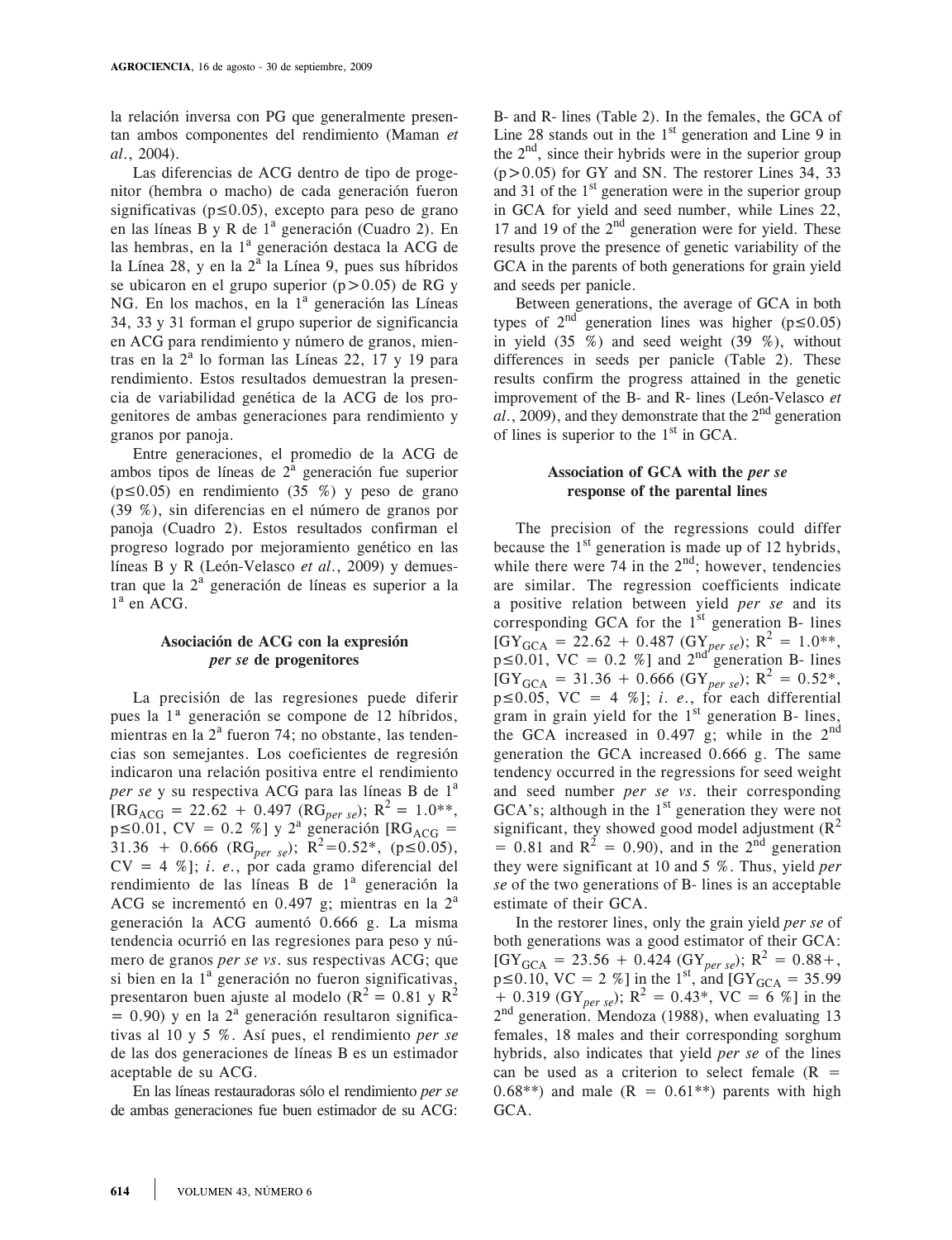$[RG_{ACG} = 23.56 + 0.424 (RG_{per\; se})$ ;  $R^2 = 0.88^+$ ,  $p \le 0.10$ , CV = 2 %] en la 1<sup>a</sup>, y RG<sub>ACG</sub> = 35.99 + 0.319 (RG<sub>per se</sub>);  $R^2 = 0.43^*$ , CV = 6 %] en la 2<sup>a</sup> generación. Mendoza (1988), al evaluar 13 hembras, 18 machos y sus respectivos híbridos de sorgo, también indica que el rendimiento *per se* de las líneas puede servir como criterio para seleccionar progenitores femeninos (r  $= 0.68$ <sup>\*\*</sup>) y masculinos (r = 0.61<sup>\*\*</sup>) de alta ACG.

#### **Experimentos en secano**

En esta condición ambiental hubo dos líneas B (67 % del total) y un híbrido de  $1^a$  generación (8.3 %) que no produjeron grano, por lo que los resultados de este grupo de líneas no se discutirán. En el caso de las líneas R, hubo dos de  $2^a$  generación (20 % del total) que no produjeron grano pero todos los híbridos de esa generación llegaron a madurez fisiológica.

El promedio general del rendimiento de híbridos y progenitores en la condición de secano disminuyó 77 %, comparado con la de riego. Al desglosar por generaciones, el rendimiento de los híbridos y las líneas B y R se redujo en 78, 80 y 87 % en la  $1<sup>a</sup>$ generación, así como en 75, 72 y 79 % en la 2<sup>a</sup> (Cuadros 2 y 3). VA-110 fue el mejor testigo y disminuyó 67 % (León-Velasco *et al*., 2009). La misma tendencia se observó para PG y NG, aunque en menor cuantía, excepto para PG de híbridos y machos de 2a generación. Estas drásticas disminuciones fueron consecuencia de las heladas que acortaron la etapa de llenado de grano, con mayor efecto en los genotipos más tardíos (León-Velasco *et al*., 2009). Sin embargo, los genotipos de  $2<sup>a</sup>$  generación redujeron menos su rendimiento  $(75\%)$  que los de la  $1^{\text{a}}$  generación (81 %), sobre todo las líneas *per se* (75 *vs*. 83 %). Al respecto, los criterios de selección por tolerancia al frío aplicados, se basan en una alta proporción de polen fértil (medido indirectamente por un mayor llenado de grano en la panojas autofecundadas), precocidad y rendimiento. Es decir, la tolerancia a heladas, como tal, no está contemplada como criterio de selección.

Respecto al comportamiento *per se*, en la 1<sup>a</sup> generación no hubo diferencias significativas entre las líneas R para RG, PG y NG. En la  $2^a$  generación, se observan diferencias significativas para PG entre líneas B, así como para RG, PG y NG entre líneas R (Cuadro 3). Entre las B de  $2<sup>a</sup>$  generación destacan las Líneas  $3 \text{ y } 7$  en PG. Entre líneas R, las de  $2^{\text{a}}$  generación fueron mejores en RG (131 %) y PG (38 %), como ocurrió en riego, pero en esta condición también fueron superiores en NG (55 %); en consecuencia, la superioridad del RG se debe a la contribución de ambos componentes (Peña *et al*., 2004).

#### **Rain fed experiments**

Under this environmental condition, there were two B- lines (67  $\%$  of the total) and one 1<sup>st</sup> generation hybrid (8.3 %) that did not produce grain, thus results of this group of lines will not be discussed. In the case of the R- lines, there were two  $2<sup>nd</sup>$  generation ones (20 % of the total) that did not produce grain but all the hybrids in that generation reached physiological maturity.

The general average of hybrid and parental lines grain yield under rain fed conditions decreased 77 % when compared to that irrigated. When broken down in generations, the yield of hybrids and the B- and R- lines was reduced in 78, 80 and 87  $%$  in the 1st generation, and 75, 72 and 79 % in the  $2<sup>nd</sup>$  (Tables 2 and 3). VA-110 was the best control test and decreased in 67 % (León-Velasco *et al*., 2009). The same trend was observed for SW and SN, although to a lesser degree, except for the SW of  $2<sup>nd</sup>$  generation hybrids and males. These drastic decreases were due to frosts that shortened the grain filling period, with greater effect in the late flowering genotypes (León-Velasco *et al*., 2009). However, the 2nd generation genotypes decreased less their grain yield (75 %) than those from the 1<sup>st</sup> generation (81 %), especially the lines *per se* (75 *vs*. 83 %). In this regard, the selection criteria applied for cold tolerance during the breeding program are based on a high proportion of fertile pollen (measured indirectly by a high seed set in self-pollinated panicles), early flowering and grain yield. That is, frost tolerance, as such, is not taken into account as a selection criterion.

Regarding the *per se* response, in the  $1<sup>st</sup>$  generation there were no significant differences among R- lines for GY, SW and SN. In the  $2<sup>nd</sup>$  generation, significant differences are observed for SW among B- lines, as well as for GY, SW and SN among the R- lines (Table 3). Among B- lines of the  $2<sup>nd</sup>$  generation, Lines 3 and 7 stand out in SW. Among R- lines, those of the 2nd generation were better in GY (131 %) and SW (38 %), as occurred under irrigation, but in this condition they were also superior in SN (55 %); consequently, the superiority of the GY is due to the contribution of both yield components (Peña *et al*., 2004).

The differences in GCA of the three variables within parental types (female or male) were significant  $(p \le 0.05)$  in the 2<sup>nd</sup> generation and in the 1<sup>st</sup> only for SN in males (Table 3). In the  $2<sup>nd</sup>$  generation females, the extreme values for GY, SW and SN contrast at 58, 26 and 39 %; Lines 6, 3, 5 and 1 make up the best group in significance because of their GCA in GY. Regarding the restorer lines, in the  $1<sup>st</sup>$  generation the extreme GCA's for GY, SW and SN differ in 31,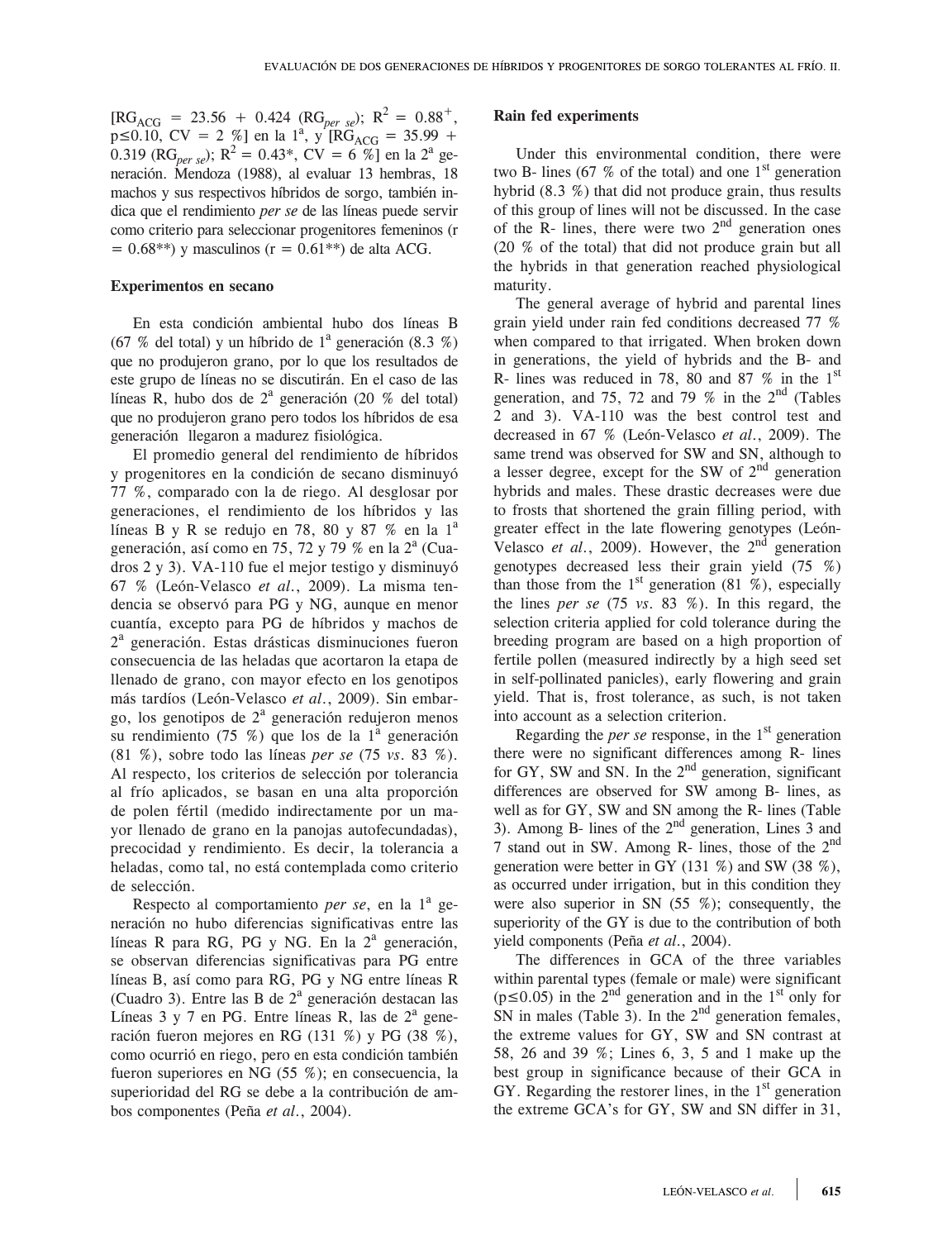**Cuadro 3. Comportamiento** *per se* **y aptitud combinatoria general de las líneas progenitoras de dos generaciones de híbridos de sorgo. Promedios de dos experimentos de secano.** 

|                  |  |  | Table 3. Per se response and general combining ability of parental lines in two generations of sorghum hybrids. Averages over two rain |
|------------------|--|--|----------------------------------------------------------------------------------------------------------------------------------------|
| fed experiments. |  |  |                                                                                                                                        |

|                           |                   | Rendimiento (g/planta) | Peso de grano (g)        |                   |                | Número de granos |
|---------------------------|-------------------|------------------------|--------------------------|-------------------|----------------|------------------|
| Línea                     | Per se            | <b>ACG</b>             | Per se                   | ACG               | Per se         | ACG              |
|                           |                   |                        | Hembra B                 |                   |                |                  |
| Primera generación        |                   |                        |                          |                   |                |                  |
| 30                        |                   | 8.74 a                 | $\overline{\phantom{a}}$ | 1.26a             |                | 682 a            |
| 29                        | $5.53 -$          | 8.49 a                 | $1.08 -$                 | $1.16$ ab         | $529 -$        | 753 a            |
| 28                        | --                | 7.42 a                 | $-$                      | $0.97\;{\rm b}$   |                | 675 a            |
| Media                     |                   | 8.22                   |                          | 1.13              |                | 703              |
| DSH <sup>1</sup>          |                   | 1.99                   |                          | 0.21              |                | 149              |
| Segunda generación        |                   |                        |                          |                   |                |                  |
| 6                         | 9.13 a            | 13.72 a                | 1.36 bc                  | 1.51a             | 682 a          | 903 <sub>b</sub> |
| 3                         | 6.75a             | 13.70 a                | 1.61a                    | 1.52a             | 387 a          | 892 b            |
| 5                         | 7.48 a            | 13.56 a                | 1.26 cd                  | 1.45a             | 591 a          | 920 ab           |
| $\mathbf{1}$              | 6.76a             | $12.62$ ab             | 1.28 cd                  | 1.27 <sub>b</sub> | 550 a          | 994 a            |
| $\overline{7}$            | 8.27a             | 12.32 b                | $1.54$ ab                | 1.45 a            | 511 a          | 849 b            |
| $\overline{c}$            | 7.14 a            | 12.18 b                | 1.23 cd                  | 1.32 b            | 569 a          | 926 ab           |
| 9                         | 7.01a             | 10.90c                 | 1.07d                    | 1.21 <sub>b</sub> | 636 a          | 904 b            |
| 11                        |                   | 8.68d                  | 1.19 cd                  | 1.22 <sub>b</sub> | 642 a          | 714 c            |
|                           | 7.84 a            |                        |                          |                   |                |                  |
| Media                     | 7.55              | 12.21                  | 1.32                     | 1.37              | 571            | 888              |
| DSH <sup>1</sup>          | 4.63              | 1.19                   | 0.24                     | 0.12              | 347            | 89               |
|                           |                   |                        | Macho R                  |                   |                |                  |
| Primera generación        |                   |                        |                          |                   |                |                  |
| 31                        | 4.03a             | 9.32a                  | 0.72a                    | 1.16a             | 677 a          | 825 a            |
| 32                        | 3.91 a            | 9.27a                  | 0.91a                    | 1.24a             | 452 a          | 709 ab           |
| 34                        | 2.81a             | 7.92 a                 | 0.75a                    | 1.10a             | 507 a          | 685 ab           |
| 33                        | 4.01a             | 7.11a                  | 0.83a                    | 1.11a             | 357 a          | 605 b            |
| Media                     | 3.69              | 8.41                   | 0.80                     | 1.15              | 498            | 706              |
| DSH <sup>1</sup>          | 6.65              | 2.54                   | 0.35                     | 0.27              | 497            | 190              |
| Segunda generación        |                   |                        |                          |                   |                |                  |
| 20                        | 7.26 ab           | 14.67 a                | 0.93c                    | $1.34b-d$         | 756 ab         | 1107 a           |
| 22                        | 10.90a            | 14.47 a                | 1.26 ab                  | $1.36$ a-c        | 859 ab         | 1063 ab          |
| 14                        | 9.92 ab           | 13.99 a                | 1.25 ab                  | 1.50a             | 799 ab         | 936 cd           |
| 16                        | 10.19 ab          | 13.83 a                | $1.14a-c$                | $1.42 a-c$        | 937 a          | 962 bc           |
| 19                        | $\sim$            | 12.24 b                | $\overline{a}$           | 1.45 ab           | $\overline{a}$ | 858 de           |
| 17                        | $\sim$            | 11.99 b                | $\overline{\phantom{a}}$ | 1.46 ab           | $\overline{a}$ | 798 e            |
| 15                        | 8.30 ab           | $11.11$ bc             | 0.97c                    | $1.36$ a-c        | 883 ab         | 809 e            |
| 25                        | 7.07 ab           | 10.92 bc               | $1.02$ bc                | 1.28 cd           | 717 ab         | 827 e            |
| 23                        | 6.04 <sub>b</sub> | 10.48c                 | 0.94c                    | 1.20d             | 561 b          | 879 с-е          |
| 21                        | 8.46 ab           | 8.49 d                 | 1.29a                    | $1.32b-d$         | 684 ab         | 640 f            |
|                           |                   |                        |                          |                   |                |                  |
| Media<br>DSH <sup>1</sup> | 8.51              | 12.22                  | 1.1                      | 1.37              | 774            | 888              |
|                           | 4.84              | 1.39                   | 0.25                     | 0.15              | 362            | 104              |
| DSH <sup>2</sup>          | 4.48              |                        | 0.23                     |                   | 328            |                  |

Valores con diferentes letras en la columna de cada grupo de líneas y en cada generación son diferentes ( $p \le 0.05$ ). DSH<sup>1</sup>, DSH<sup>2</sup>, diferencia significativa honesta dentro de cada grupo y entre promedios de grupos.

Las diferencias de ACG de las tres variables dentro de tipo de progenitores (hembra o macho) fueron significativas ( $p \le 0.05$ ) en la  $2^a$  generación y en la  $1^a$ sólo para el NG de los machos (Cuadro 3). En las hembras de 2<sup>ª</sup> generación, los valores extremos para RG, PG y NG contrastan en 58, 26 y 39 %; las Líneas 6, 3, 5 y 1 integran el mejor grupo de significancia por su ACG en RG. Referente a los machos, en la 1<sup>a</sup> generación las ACG's extremas para RG, PG y NG

13 and 36 %, being Lines 31, 32 and 34 the superior group for SN  $(p\leq 0.05)$ . In the  $2<sup>nd</sup>$  generation, the extreme GCA's for GY, SW and SN differ in 73, 25 and 73 %; Lines 20, 22, 14 and 16 make up the group with superior yield.

Between generations, the behavior of GCA in both parental types partially concurs with what was observed under irrigation, since the  $2<sup>nd</sup>$  generation was superior ( $p \le 0.05$ ) in GY (48 %), SW (21 %) and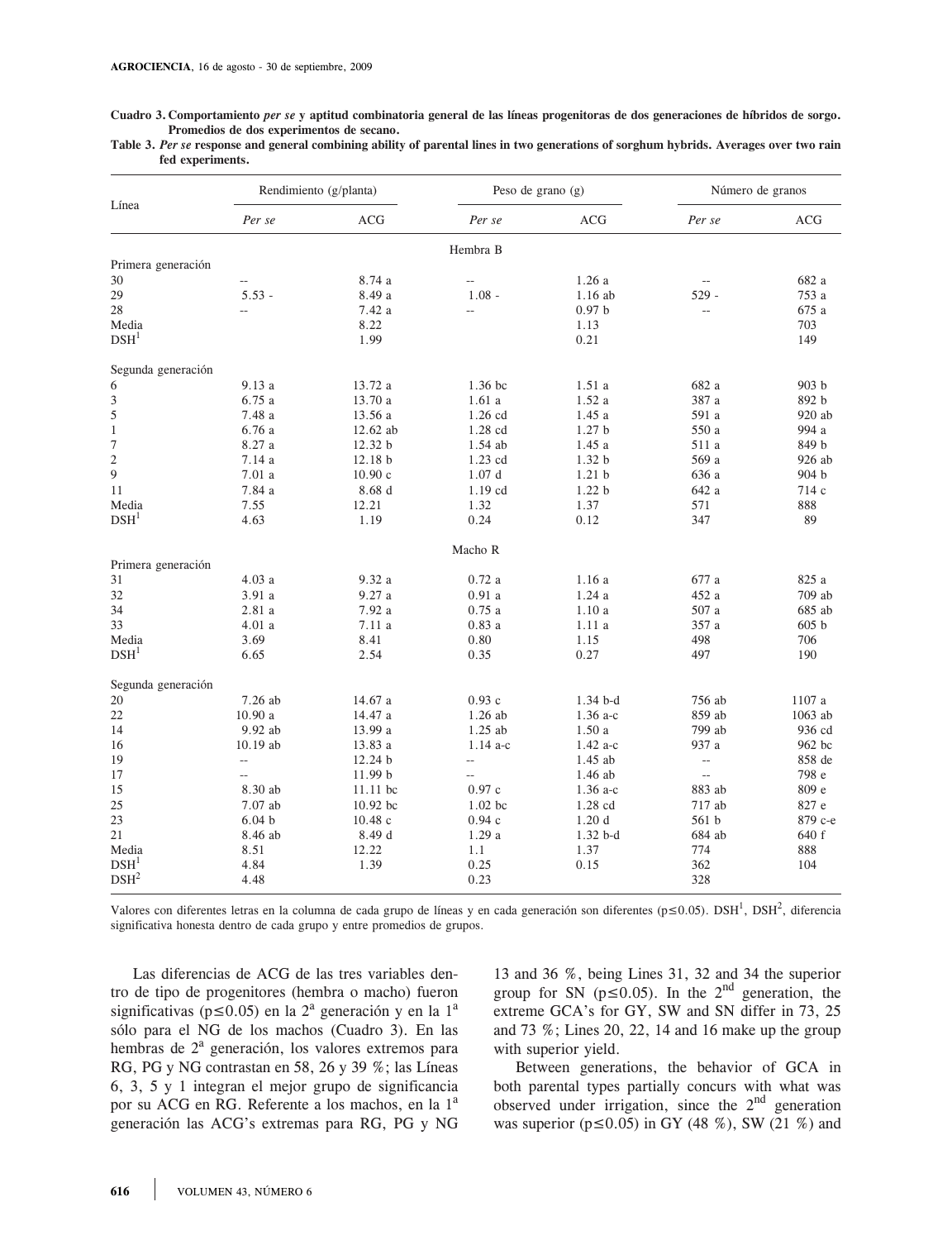divergen en 31, 13 y 36 %, donde las Líneas 31, 32 y 34 hacen el grupo superior ( $p \le 0.05$ ) en NG. En la  $2^a$ generación, las ACG's extremas para RG, PG y NG difieren en 73, 25 y 73 %; las Líneas 20, 22, 14 y 16 forman el grupo de rendimiento superior.

Entre generaciones, el comportamiento de la ACG de ambos tipos de líneas concuerda parcialmente con lo observado en riego, pues la 2<sup>ª</sup> generación fue superior ( $p \le 0.05$ ) en RG (48 %), PG (21 %) y NG (26 %); la superioridad del RG se debe en mayor medida a la contribución de sus dos componentes en las líneas R, lo que confirma que el progreso logrado por mejoramiento genético de las líneas se manifiesta en ambas condiciones de humedad.

Al comparar las dos condiciones de humedad, la ACG del RG de las líneas B cambió de orden en alto grado, infiriéndose que en este tipo de líneas existe una fuerte interacción genotipo×ambiente. En las líneas R hubo cambios de orden menos drásticos, especialmente en las de  $2<sup>a</sup>$  generación; es decir, fueron más consistentes en ambas condiciones, por lo que se deduce que su interacción con el ambiente es menor.

En conclusión, aunque el programa de formación de híbridos de sorgo TF del CP ha sido efectivo en el mejoramiento y la selección de líneas nuevas de sorgo, es necesaria una inversión adicional de tiempo y recursos para exponer los genotipos más precoces de la 2<sup>ª</sup> generación en ambientes de secano con alta probabilidad de heladas tempranas para delimitar su área de adaptación.

### **Asociación de ACG con la expresión**  *per se* **de progenitores**

En esta condición ambiental, el coeficiente de regresión entre rendimiento *per se* de las líneas B de 2a generación y su ACG no fue significativo  $[RG_{ACG} =$ 11.40 + 0.116 (RG<sub>per se</sub>); R<sup>2</sup> = 0.003, CV = 15 %] y tampoco para NG  $(R^2 = 0.03)$ ; sólo se observó relación positiva y significativa entre peso de grano *per se* y su ACG [PG<sub>ACG</sub> = 0.614 + 0.574 (PG<sub>per se</sub>); R<sup>2</sup> = 0.65\*,  $CV = 6 \%$ ]. En contraste, los coeficientes de regresión entre rendimiento *per se* y su ACG para las líneas R de 1<sup>a</sup> [RG<sub>ACG</sub> = 6.58 + 0.494 (RG<sub>per se</sub>); R<sup>2</sup> = 0.07, CV = 15 %] y 2<sup>a</sup> generación [RG<sub>ACG</sub> = 6.32 + 0.696 (RG<sub>per se</sub>),  $R^2 = 0.27$ , CV = 17 %] fueron más altos y positivos pero no significativos, al igual que para PG ( $R^2 = 0.43$  y  $r^2 = 0.27$ ) y NG ( $R^2 = 0.12$ , en 2a generación). Sin embargo, el NG *per se* y la ACG de las líneas R de 1<sup>ª</sup> generación mostraron relación lineal positiva y significativa [NG<sub>ACG</sub> = 381.79 +  $0.651(NG_{\text{per se}})$ ;  $R^2 = 0.92^*$ ,  $CV = 4\%$ ]. Por tanto, en secano el comportamiento *per se* de las líneas no fue tan buen estimador de su ACG, como en riego.

SN (26 %). The superiority of the GY is due primarily to the contribution of their two grain yield components in the R- lines. Thus, the progress achieved through genetic improvement of the lines is evident in both moisture conditions.

When comparing the two moisture conditions, the GCA for GY of B- lines changed its order to a high degree, thus inferring that in this type of lines there is a strong genotype $\times$ environment interaction. The change of order of the R- lines were less drastic, especially those from the  $2<sup>nd</sup>$  generation; that is, the GCA for grain yield of the R- lines was more consistent in both conditions, so we can deduce that they interacted less with the environment.

In conclusion, although the breeding program of CT sorghum hybrids has been effective in improving and selecting new sorghum lines, an additional investment in time and resources is necessary in order to expose the early flowering genotypes of the  $2<sup>nd</sup>$  generation to rain fed environments in which a high probability of early frosts occur so as to specify their adaptation area.

### **Association of GCA with** *per se*  **responses of the parental lines**

Under this environmental condition, the regression coefficient between grain yield *per se* of the B- lines of the 2<sup>nd</sup> generation and its GCA was not significant  $[GY_{GCA} = 11.40 + 0.116 (GY_{per se}); R^2 = 0.003, VC$  $= 15\%$ ] and it was not either for SN ( $R^2 = 0.03$ ); a positive and significant relation was only observed between seed weight *per se* and its GCA  $[SW_{GCA}$  = 0.614 + 0.574 (SW<sub>per se</sub>);  $R^2 = 0.65^*$ , VC = 6 %]. In contrast, the regression coefficients between yield *per se* and its GCA for the R- lines of the  $1<sup>st</sup>$  [GY<sub>GCA</sub>  $= 6.58 + 0.494$  (GY<sub>per se</sub>); R<sup>2</sup> = 0.07, VC = 15 %] and  $2^{nd}$  generation  $[GY_{GCA} = 6.32 + 0.696 (GY_{per}$  $s_e$ ); R<sup>2</sup> = 0.27, VC = 17 %] were higher and positive but not significant, just like for the SW  $(R^2 = 0.43$  and  $R^2 = 0.27$ ) and SN ( $R^2 = 0.12$ , in the 2<sup>nd</sup> generation). However, the SN *per se* and the GCA of the R- lines in the  $1<sup>st</sup>$  generation showed a positive and significant linear relation  $[SN_{GCA} = 381.79 + 0.651(SN_{per se})$ ;  $R^2 = 0.92^*$ , VC = 4 %]. Therefore, under rain fed, the behavior *per se* of the lines was not such a good estimator of its GCA, as under irrigation.

#### **Heterosis and heterobeltiosis**

#### **Irrigated experiments**

The average heterosis (47 %) and heterobeltiosis  $(23 \%)$  for GY of the  $2<sup>nd</sup>$  generation hybrids outperformed those of the  $1<sup>st</sup>$  (29 and 17 %) (Table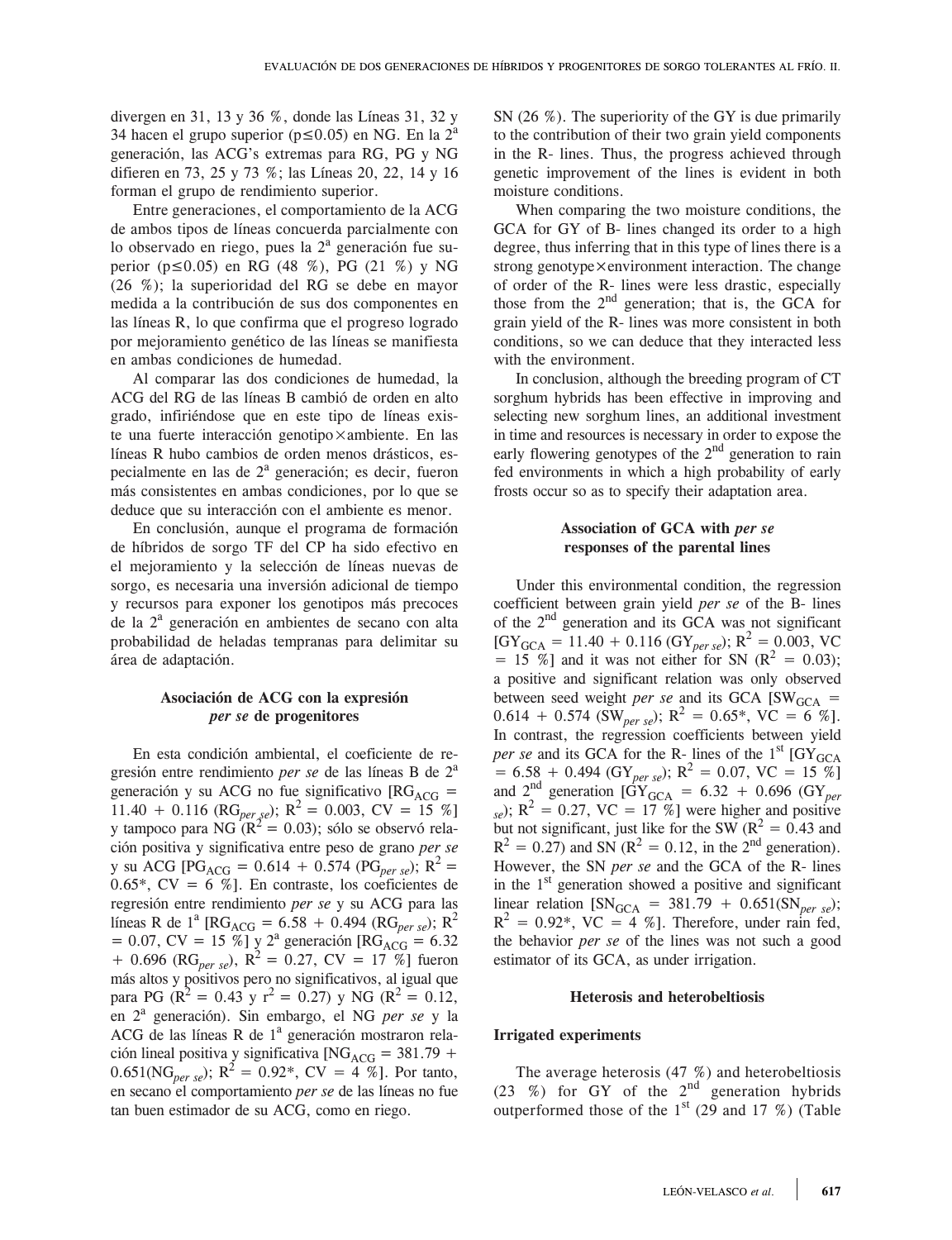### **Heterosis y heterobeltiosis**

#### **Experimentos con riego**

Los valores promedio de heterosis (47 %) y heterobeltiosis (23 %) para RG de los híbridos de  $2^{\alpha}$  generación superaron a los de la  $1^a$  (29 y 17 %) (Cuadro 4). 4). In another study, with twelve  $2<sup>nd</sup>$  generation hybrids, the average heterosis and heterobeltiosis for yield were 35 and 22 % (Cisneros-López *et al*., 2007b). In particular, in the present study, heterosis of the  $2<sup>nd</sup>$  generation hybrids varied from 5 to 91 % and heterobeltiosis from  $-11$  to 77 %; heterosis of the superior group in GY (27 hybrids)

**Cuadro 4. Heterosis y heterobeltiosis para rendimiento de grano de las dos generaciones de híbridos de sorgo. Promedios de tres experimentos de riego.**

| Table 4. Heterosis and heterobeltiosis for grain yield of two generations of sorghum hybrids. Averages over three irrigated |  |  |  |  |  |  |  |  |
|-----------------------------------------------------------------------------------------------------------------------------|--|--|--|--|--|--|--|--|
| experiments.                                                                                                                |  |  |  |  |  |  |  |  |

| Híbrido        | <b>RG</b><br>(g/planta) | H<br>$(\%)$ | HB<br>$(\%)$   | Híbrido        | RG<br>(g/planta)                  | H<br>$(\%)$ | $_{\rm HB}$<br>$(\%)$ |
|----------------|-------------------------|-------------|----------------|----------------|-----------------------------------|-------------|-----------------------|
|                | Primera generación      |             |                |                | Segunda generación (continuación) |             |                       |
| $28\times33$   | 42.56a                  | 29          | 22             | $1 \times 16$  | 50.52                             | 40          | 5                     |
| $28\times34$   | 42.33 a                 | 26          | 22             | $3\times23$    | 50.34                             | 47          | 17                    |
| $28\times32$   | 38.12 a                 | 28          | 9              | $5 \times 17$  | 50.26                             | 77          | 56                    |
| $29 \times 34$ | 37.54 a                 | 28          | 17             | $2 \times 19$  | 50.12                             | 55          | 27                    |
| $28 \times 31$ | 36.95 a                 | 15          | 6              | $5\times16$    | 49.99                             | 38          | $\overline{4}$        |
| $29 \times 31$ | 36.79 a                 | 32          | 26             | $3\times25$    | 49.92                             | 48          | 18                    |
| $30 \times 33$ | 36.00                   | 36          | 15             | $7\times23$    | 49.85                             | 37          | 16                    |
| $29 \times 33$ | 35.99                   | 25          | 15             | $7\times20$    | 49.71                             | 27          | $\overline{c}$        |
| $29 \times 32$ | 35.04                   | 37          | 33             | $3 \times 16$  | 49.67                             | 35          | 3                     |
| $30 \times 34$ | 33.21                   | 24          | $\mathfrak{Z}$ | $2\times23$    | 49.65                             | 46          | 15                    |
| $30 \times 31$ | 32.04                   | 26          | 9              | $6\times16$    | 49.33                             | 36          | $\mathfrak z$         |
| $30 \times 32$ | 31.67                   | 37          | 27             | $3\times17$    | 49.29                             | 72          | 53                    |
| Media          | 36.52                   | 29          | 17             | $6 \times 19$  | 48.98                             | 54          | 24                    |
| <b>DSH</b>     | 5.81                    |             |                | $5\times20$    | 48.77                             | 33          | $\boldsymbol{0}$      |
|                |                         |             |                | $7\times25$    | 48.40                             | 35          | 15                    |
|                | Segunda generación      |             |                | $5 \times 19$  | 48.34                             | 51          | 22                    |
| $9 \times 19$  | 58.47 a                 | 65          | 48             | $3 \times 19$  | 48.33                             | 49          | 22                    |
| $9\times22$    | 58.24 a                 | 38          | 9              | $1 \times 15$  | 47.57                             | 54          | 26                    |
| $1 \times 19$  | 58.11 a                 | 83          | 47             | $9\times21$    | 47.54                             | 59          | 53                    |
| $9\times17$    | 56.96 a                 | 80          | 77             | $3 \times 15$  | 47.19                             | 50          | 25                    |
| $11 \times 17$ | 56.85 a                 | 85          | 77             | $6\times17$    | 47.11                             | 67          | 47                    |
| $1\times22$    | 54.45 a                 | 41          | $\overline{2}$ | $6\times23$    | 46.34                             | 38          | $\overline{7}$        |
| $7\times16$    | 53.99 a                 | 39          | 12             | $2 \times 15$  | 46.05                             | 46          | 22                    |
| $7\times17$    | 53.89 a                 | 75          | 68             | $7\times15$    | 46.05                             | 37          | 22                    |
| $9 \times 23$  | 53.58 a                 | 44          | 24             | $6\times20$    | 45.96                             | 26          | $-6$                  |
| $1 \times 17$  | 53.36 a                 | 91          | 66             | $5 \times 15$  | 45.73                             | 47          | 21                    |
| $1\times20$    | 53.06 a                 | 46          | 9              | $2\times14$    | 45.64                             | 50          | 28                    |
| $9\times20$    | 52.86 a                 | 32          | 8              | $1 \times 14$  | 45.55                             | 53          | 28                    |
| $7\times22$    | 52.86 a                 | 28          | $^{-1}$        | $2\times25$    | 45.36                             | 35          | 8                     |
| $9 \times 16$  | 52.49 a                 | 33          | 9              | $5\times25$    | 45.16                             | 35          | $\tau$                |
| $7\times19$    | 52.42 a                 | 52          | 32             | $6\times25$    | 44.76                             | 35          | 6                     |
| $9\times25$    | 52.37 a                 | 43          | 24             | $5 \times 23$  | 44.19                             | 31          | $\overline{c}$        |
| $3\times22$    | 52.35 a                 | 33          | $-2$           | $5 \times 14$  | 43.93                             | 46          | 23                    |
| $11 \times 14$ | 52.30 a                 | 61          | 47             | $7\times14$    | 43.36                             | 33          | 22                    |
| $3\times20$    | 52.20 a                 | 41          | $\overline{7}$ | $6 \times 15$  | 43.11                             | 39          | 14                    |
| $9 \times 14$  | 52.19 a                 | 56          | 46             | $6\times14$    | 41.86                             | 40          | 17                    |
| $9 \times 15$  | 52.12 a                 | 51          | 38             | $3 \times 14$  | 41.72                             | 37          | 17                    |
| $2\times17$    | 51.91 a                 | 81          | 61             | $2\times21$    | 40.76                             | 52          | 42                    |
| $5 \times 22$  | 51.49 a                 | 32          | $-3$           | $1\times21$    | 40.42                             | 54          | 41                    |
| $1\times23$    | 51.47 a                 | 54          | 19             | $3\times21$    | 40.30                             | 49          | 41                    |
| $6\times22$    | 51.13 a                 | 32          | $-4$           | $7\times21$    | 39.20                             | 35          | 33                    |
| $11 \times 15$ | 51.06 a                 | 52          | 35             | $6\times21$    | 38.64                             | 46          | 35                    |
| $2 \times 16$  | 51.05 a                 | 40          | 6              | $11 \times 25$ | 37.69                             | 5           | $-11$                 |
| $11 \times 19$ | 50.93                   | 48          | 29             | $5 \times 21$  | 36.98                             | 39          | 29                    |
| $1 \times 25$  | 50.81                   | 54          | 20             | Media          | 48.85                             | 47          | 23                    |
| $2\times22$    | 50.62                   | 29          | $-5$           | <b>DSH</b>     | 7.43                              |             |                       |

RG, rendimiento de grano por planta; H, heterosis; y HB, heterobeltiosis. Valores con diferentes letras en la columna de cada generación son diferentes (p≤0.05). DSH, diferencia significativa honesta dentro de cada generación.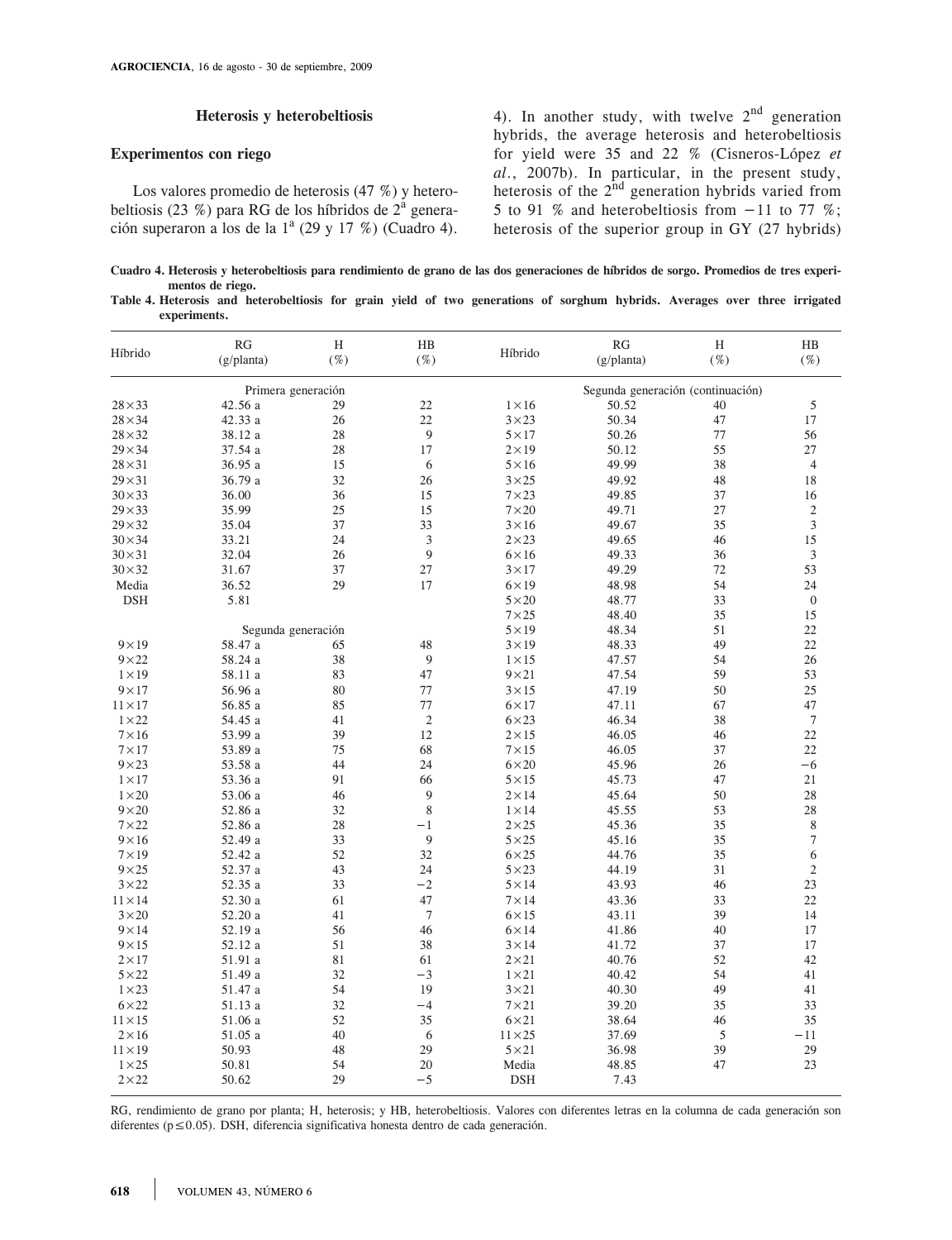En otro estudio, con 12 híbridos de  $2<sup>a</sup>$  generación, los valores promedio de heterosis y heterobeltiosis para rendimiento fueron 35 y 22 % (Cisneros-López *et al*., 2007b). En particular, la heterosis de los híbridos de 2a generación varió de 5 a 91 % y la heterobeltiosis de  $-11$  a 77 %; la heterosis del grupo superior en RG (27 híbridos) osciló de 28 a 91 % y la heterobeltiosis de  $-4$  a 77 %. En los híbridos de  $1^a$  generación la heterosis fluctuó de 15 a 37 % y la de sus mejores seis de 15 a 32 %, así como la heterobeltiosis de 3 a 33 y de 6 a 26 %. Los valores superiores y mayor amplitud de heterosis y heterobeltiosis de la  $2<sup>a</sup>$  generación de híbridos se atribuye a la mayor diversidad de las líneas que intervinieron. Orozco y Mendoza (1983) observaron que la heterosis en el rendimiento de híbridos de sorgo evaluados en el Estado de Morelos, formados con líneas introducidas de EE. UU., varió de  $-24$ a 176 % y la heterobeltiosis de  $-54$  a 94 %; estas amplias variaciones se atribuyeron a la variabilidad de las líneas introducidas. Osuna-Ortega *et al*. (2001) evaluaron el rendimiento de grupos de híbridos formados con las combinaciones entre líneas tolerantes y susceptibles al frío. En Celaya, Guanajuato, la heterosis fluctuó de 26 a 173 % y la heterobeltiosis de 3 a 103%, resultado del distinto grado de adaptación de los híbridos, consecuencia del contraste genético entre las líneas progenitoras, pues las tolerantes fueron formadas por el CP en los Valles Altos y las susceptibles por instituciones nacionales o extranjeras, en regiones tropicales y subtropicales.

Para PG y NG se observó también variación amplia, cercana a la de la heterosis y heterobeltiosis del RG. Los promedios de heterosis y heterobeltiosis del PG de los híbridos de  $2<sup>a</sup>$  generación fueron superiores a los de la  $1^a$  en 59 y 256 %, así como los del NG en 105 y 101 %. En la  $2^a$  generación la heterosis del PG osciló de  $-2$  a 51 % y la heterobeltiosis de 19 a 49 %; para NG la heterosis varió de  $-31$  a 61 % y la heterobeltiosis de  $-41$  a 55 %. En la  $1^a$  generación la heterosis del PG varió de  $-2$  a 21 % y la heterobeltiosis de  $-21$  a 8 %; la heterosis del NG de  $-2$  a 27 % y la heterobeltiosis de 27 a 16 %. Peña *et al*. (2004) observaron que la heterosis del PG fue de menor amplitud que la de RG y NG, por lo que concluyeron que el NG es el componente que más contribuyó a la heterosis del RG. Al respecto, en la 1<sup>ª</sup> generación la correlación de la heterosis del PG *vs*. NG fue negativa  $(R = -0.69*)$  y en la  $2^a$  también  $(R = -0.71**)$ , pero en esta generación la heterosis del NG estuvo asociada con la del RG ( $R = 0.65**$ ); asimismo la heterobeltiosis del NG correlacionó de manera positiva con la del RG ( $R = 0.56**$ ) y negativa con la del PG ( $R = -0.66**$ ). Esto indica que la heterosis y heterobeltiosis del número de granos contribuyó en

oscillated from 28 to 91 % and heterobeltiosis from  $-4$  to 77 %. In the 1<sup>st</sup> generation hybrids, heterosis fluctuated from 15 to 37 % and that of the best six from 15 to 32 %, while heterobeltiosis from 3 to 33 and 6 to 26 %. The superior values and broader amplitude of heterosis and heterobeltiosis of the  $2<sup>nd</sup>$  generation of hybrids are attributed to the greater diversity of the lines involved. In the State of Morelos, México, Orozco and Mendoza (1983) observed that heterosis of sorghum hybrids made with lines introduced from the USA varied from  $-24$  to 176 % and heterobeltiosis from  $-54$  to 94 %. These wide ranges were attributed to the variability of the introduced lines. Osuna-Ortega *et al*. (2001) evaluated the grain yield of groups of hybrids combining cold tolerant and cold susceptible lines. In Celaya, Guanajuato, heterosis of these hybrids fluctuated from 26 to 173 % and heterobeltiosis from 10 to 103 %, resulting from the different degree of hybrids adaptation, due to the genetic contrast between parental lines, since the tolerant ones were developed by the CP in the Mexican Highlands and the susceptible ones by national or foreign institutions located in tropical and subtropical regions.

For SW and SN, wide variation was also observed, close to that of heterosis and heterobeltiosis of GY. The average heterosis and heterobeltiosis of SW for the 2nd generation hybrids were superior to those of the  $1<sup>st</sup>$  in 59 and 256 %, as well as those of SN in 105 and 101 %. In the  $2<sup>nd</sup>$  generation, heterosis of the SW oscillated from  $-2$  to 51 % and heterobeltiosis from 19 to 49 %; for SN, heterosis varied from  $-31$ to 61 % and heterobeltiosis from  $-41$  to 55 %. In the  $1<sup>st</sup>$  generation, heterosis of SW varied from  $-2$  to 21 % and heterobeltiosis from  $-21$  to 8 %; heterosis of SN from  $-2$  to 27 % and heterobeltiosis from  $-27$ to 16 %. Peña *et al*. (2004) observed that heterosis of SW was of less amplitude than that of GY and SN, so they concluded that SN is the component that most contributed to heterosis of GY. Regarding this, in the 1st generation, the correlation of heterosis of SW *vs*. SN was negative ( $R = -0.69^*$ ) and also in the 2<sup>nd</sup> (R)  $= -0.71$ <sup>\*\*</sup>), but in this generation heterosis of SN was associated with that of GY ( $R = -0.65**$ ); likewise, heterobeltiosis of SN had a positive correlation with that of GY  $(R = 0.56**)$  and negative with that of SW  $(R = -0.66**)$ . This means that heterosis and heterobeltiosis of seed number contributed to a greater degree to heterosis and heterobeltiosis of grain yield in the  $2<sup>nd</sup>$  generation hybrids, than that of seed weight.

 The correlations between yield and its heterosis and heterobeltiosis of the  $1<sup>st</sup>$  generation of hybrids were not significant; in contrast, in the  $2<sup>nd</sup>$  generation,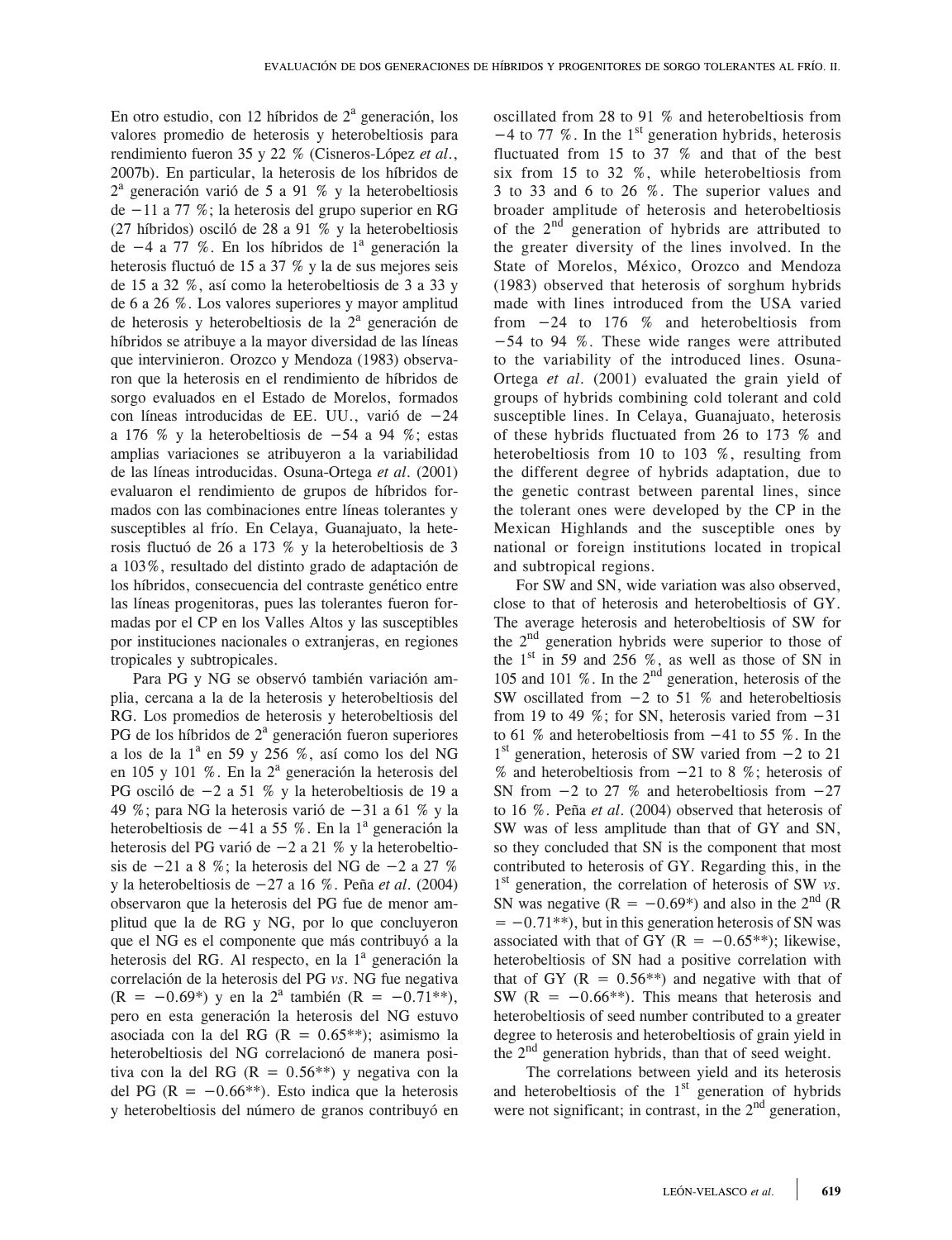mayor medida a la heterosis y heterobeltiosis del rendimiento en la 2<sup>ª</sup> generación de híbridos, que el peso del grano.

Las correlaciones entre rendimiento con su heterosis y heterobeltiosis de la 1<sup>ª</sup> generación de híbridos no fueron significativas; en cambio en la  $2^a$  generación, el RG correlacionó con su heterosis (R 0.39<sup>\*\*</sup>) y ésta a su vez con la heterobeltiosis ( $R =$ 0.91\*\*). Se infiere que a medida que aumentó el RG del híbrido se incrementó la heterosis y que cuando creció la heterosis también lo hizo la heterobeltiosis, lo que significaría una relación positiva entre los tres estimadores, como resultado de buena conjugación de genes aditivos de los respectivos progenitores. En la mayoría de los casos, el rendimiento de los híbridos de la 2<sup>a</sup> generación superó al mejor progenitor, y en 7 de los 12 híbridos de 1<sup>a</sup> generación y en 72 de los 74 de 2<sup>a</sup>, el progenitor de mayor rendimiento fue la línea restauradora; por lo tanto, los casos de heterobeltiosis negativa de la 2<sup>ª</sup> generación son ocasionadas por líneas R cuyo RG superó al de sus híbridos, como es el caso de la Línea 22 (53.30 g/planta), que León *et al*. (1998) sugieren utilizarla como variedad de polinización libre en riego.

#### **Experimentos en secano**

Ante la ausencia de información de dos de las tres líneas B de  $1<sup>a</sup>$  generación, sólo se discuten los resultados correspondientes a 64 de los 80 híbridos de  $2<sup>a</sup>$ generación (Cuadro 5). La heterosis de estos híbridos fluctuó de  $-41$  a 148 % y la heterobeltiosis de  $-44$ a 146 %; en el grupo estadísticamente superior para RG (22 híbridos) la heterosis osciló de 51 a 148 % y la heterobeltiosis de 38 a 146 %. La amplitud y el valor máximo de heterosis y heterobeltiosis fue superior a lo que ocurrió en la condición de riego; en este caso sobresalen los híbridos  $2 \times 20$  (148 y 146 %),  $6\times20$  (133 y 109 %),  $3\times20$  (131 y 123 %) y  $3\times25$ (127 y 122%), infiriéndose que hubo efectos aditivos para rendimiento de esos cuatro híbridos, pues las líneas B (6, 2 y 3) no fueron estadísticamente diferentes y las R (20 y 25) fueron del primer grupo estadístico para rendimiento de grano en secano (Cuadro 3). La amplitud de heterosis del RG de los híbridos de 2<sup>ª</sup> generación resultó similar a las publicadas por Orozco y Mendoza (1983), y Osuna-Ortega *et al*. (2001), pero destaca la mayor amplitud y el valor más alto de heterobeltiosis.

En cuanto a los componentes del rendimiento, la heterosis del PG osciló de  $-9$  a 39 % y la heterobeltiosis de  $-20$  a 27 %; así como la heterosis del NG de  $-42$  a 107 % y la heterobeltiosis de  $-44$ a 91 % (León, 2007). Al comparar la heterosis y

the GY correlated with its heterosis  $(R = 0.39**)$ and this in turn with heterobeltiosis  $(R = 0.91**)$ . It is therefore inferred that as the GY of the hybrid increased, the heterosis also increased and when it increased, its heterobeltiosis also did, which would mean a positive relation between the three estimators, as a result of a good conjugation of additive genes from the corresponding parental lines. In most cases, the yield of  $2<sup>nd</sup>$  generation hybrids outperformed the best parent, and in 7 out of the twelve  $1<sup>st</sup>$  generation hybrids and 72 out of the 74 second generation, the best parent was the restorer line. Therefore, the negative heterobeltiosis found in the  $2<sup>nd</sup>$  generation is due to R- lines whose GY outperformed that of their hybrids; such is the case of Line 22 (53.30 g/plant), which León *et al*. (1998) suggest using as an open pollinated under irrigation.

#### **Rain fed experiments**

Because of the lack of information for two out of the three  $1<sup>st</sup>$  generation B- lines, only the results regarding 64 out of the 80 second generation hybrids are discussed (Table 5). Heterosis of these hybrids varied from  $-41$  to 148 % and heterobeltiosis from −44 to 146 %. In the statistically superior group for GY (22 hybrids), heterosis oscillated from 51 to 148 % and heterobeltiosis from 38 to 146 %. The amplitude and maximum value of heterosis and heterobeltiosis was superior to what occurred in the irrigated experiments. The hybrids  $2 \times 20$  (148 and 146 %), 6×20 (133 and 109 %), 3×20 (131 and 123 %) and  $3 \times 25$  (127 and 122%) stand out, which allows inferring that there were additive effects for grain yield of these four hybrids, for the B- lines 6, 2, and 3 were not statistically different and the R- lines 20 and 25 belonged to the first statistical group for grain yield under rain fed (Table 3). The amplitude for heterosis of GY of the  $2<sup>nd</sup>$  generation hybrids was similar to those published by Orozco and Mendoza (1983) and Osuna-Ortega *et al*. (2001), but the broader amplitude and the higher value of heterobeltiosis stand out.

With regards to the yield components, heterosis for SW oscillated from  $-9$  to 39 % and heterobeltiosis from  $-20$  to 27 %; while heterosis of SN from  $-42$  to 107 % and heterobeltiosis from  $-44$  to 91 % (León, 2007). When comparing heterosis and heterobeltiosis for GY, SW and SN, a similar tendency to the one presented under irrigation was observed; that is, there was also greater variation in GY and SN under this environmental condition. In addition, heterosis of GY was correlated with that of SW  $(R = 0.58**)$ and SN  $(R = 0.90^{**})$ , and those of both components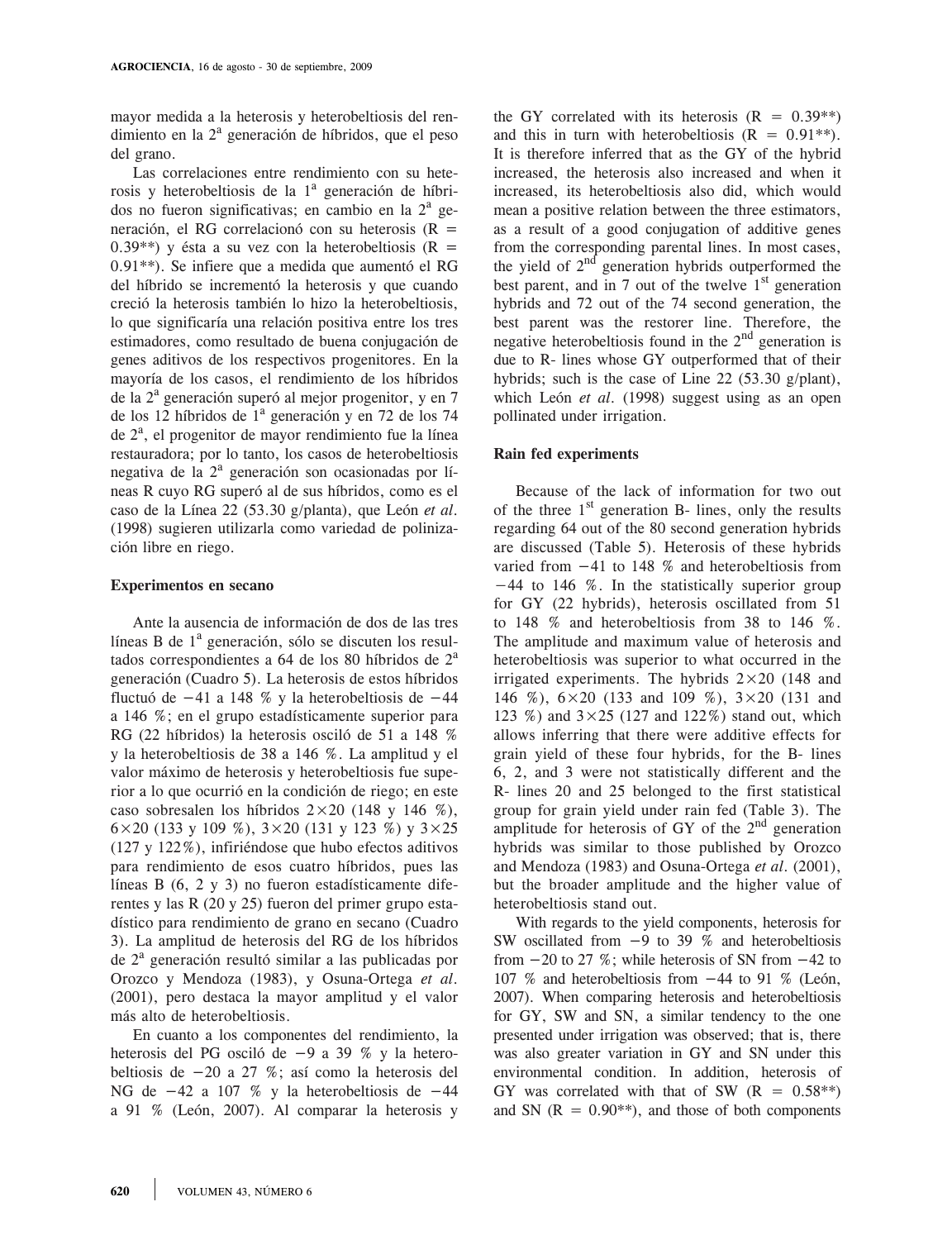| RG<br>H<br>HB<br>RG<br>$\rm H$<br>Híbrido<br>Híbrido<br>$(\%)$<br>$(\%)$<br>(g/planta)<br>$(\%)$<br>(g/planta)<br>Primera generación<br>Segunda generación (continuación)<br>102<br>12.79<br>$29 \times 31$<br>11.2a<br>134<br>$5\times25$<br>76<br>8.28 a<br>75<br>50<br>12.56<br>31<br>$29 \times 32$<br>$7\times22$<br>7.91 a<br>66<br>43<br>$7\times14$<br>37<br>$29 \times 33$<br>12.47<br>$29 \times 34$<br>7.29 a<br>75<br>32<br>$9\times22$<br>12.24<br>37<br>8.67<br>88<br>57<br>40<br>Media<br>$6 \times 15$<br>12.21<br><b>DSH</b><br>4.77<br>$5 \times 23$<br>12.14<br>80<br>$3 \times 15$<br>12.08<br>61<br>$6\times23$<br>56<br>Segunda generación<br>11.80<br>109<br>$1\times23$<br>80<br>$6\times20$<br>19.11 a<br>133<br>11.53<br>18.49 a<br>85<br>70<br>$7\times23$<br>$6\times22$<br>11.49<br>61<br>17.83 a<br>148<br>146<br>$9\times16$<br>29<br>$2\times20$<br>11.12<br>99<br>73<br>$5 \times 16$<br>17.62 a<br>$1 \times 15$<br>11.10<br>47<br>68<br>102<br>$7\times16$<br>20<br>$1\times 16$<br>17.14a<br>11.09<br>55<br>31<br>$3\times22$<br>16.87 a<br>91<br>$7 \times 15$<br>10.89<br>79<br>$5 \times 22$<br>51<br>$6\times21$<br>23<br>16.42 a<br>10.86<br>50<br>16.27 a<br>84<br>$5 \times 21$<br>10.74<br>35<br>$1\times22$<br>$3\times20$<br>16.20a<br>123<br>$2\times15$<br>10.60<br>37<br>131<br>$9 \times 15$<br>37<br>$5\times20$<br>16.06a<br>118<br>115<br>10.51<br>$3\times25$<br>15.67 a<br>127<br>122<br>$11 \times 16$<br>10.22<br>13<br>59<br>27<br>$6\times16$<br>15.38 a<br>51<br>$3 \times 21$<br>9.68<br>67<br>38<br>9.27<br>$2\times22$<br>15.04 a<br>$11 \times 22$<br>$^{-1}$<br>81<br>$7\times20$<br>14.97 a<br>93<br>$2\times23$<br>9.24<br>40<br>$1\times20$<br>14.89 a<br>$2\times25$<br>112<br>105<br>9.10<br>28<br>44<br>9<br>$2\times16$<br>14.72 a<br>70<br>$7\times21$<br>9.08<br>14.70 a<br>72<br>48<br>$9\times23$<br>39<br>$2\times14$<br>9.06<br>51<br>45<br>$2\times21$<br>8.91<br>$6\times14$<br>14.42 a<br>14<br>14.28 a<br>61<br>44<br>$11 \times 15$<br>8.51<br>6<br>$11 \times 14$<br>64<br>18<br>$5 \times 14$<br>14.28 a<br>44<br>$9\times25$<br>8.32<br>8<br>69<br>42<br>$1\times21$<br>8.20<br>$3 \times 14$<br>14.08a<br>83<br>70<br>$1 \times 25$<br>7.87<br>$7\times25$<br>14.04 a<br>14<br>$6\times25$<br>73<br>53<br>$11\times20$<br>6.73<br>13.99<br>$-11$<br>$-5$<br>$9 \times 14$<br>63<br>39<br>$11 \times 23$<br>6.61<br>13.78<br>65<br>39<br>$9 \times 21$<br>5.84<br>$1 \times 14$<br>13.74<br>$-24$<br>60<br>33<br>$11 \times 21$<br>$-37$<br>$3\times16$<br>13.55<br>5.15<br>$3\times23$<br>13.54<br>112<br>101<br>$11 \times 25$<br>4.39<br>$-41$<br>54<br>13.29<br>Media<br>$9\times20$<br>86<br>83<br>12.31 |               |       |    |    |            |     |                  |
|-----------------------------------------------------------------------------------------------------------------------------------------------------------------------------------------------------------------------------------------------------------------------------------------------------------------------------------------------------------------------------------------------------------------------------------------------------------------------------------------------------------------------------------------------------------------------------------------------------------------------------------------------------------------------------------------------------------------------------------------------------------------------------------------------------------------------------------------------------------------------------------------------------------------------------------------------------------------------------------------------------------------------------------------------------------------------------------------------------------------------------------------------------------------------------------------------------------------------------------------------------------------------------------------------------------------------------------------------------------------------------------------------------------------------------------------------------------------------------------------------------------------------------------------------------------------------------------------------------------------------------------------------------------------------------------------------------------------------------------------------------------------------------------------------------------------------------------------------------------------------------------------------------------------------------------------------------------------------------------------------------------------------------------------------------------------------------------------------------------------------------------------------------------------------------------------------------------------------------------------------------------------------------------------------------------------------------------------------------------------------------------------------------------------------------------------------------------------------------------------------------------------------------------------------------------------------------------------------------------------------------------------------------------------------------------------------------|---------------|-------|----|----|------------|-----|------------------|
|                                                                                                                                                                                                                                                                                                                                                                                                                                                                                                                                                                                                                                                                                                                                                                                                                                                                                                                                                                                                                                                                                                                                                                                                                                                                                                                                                                                                                                                                                                                                                                                                                                                                                                                                                                                                                                                                                                                                                                                                                                                                                                                                                                                                                                                                                                                                                                                                                                                                                                                                                                                                                                                                                                     |               |       |    |    |            |     | HB<br>( %)       |
|                                                                                                                                                                                                                                                                                                                                                                                                                                                                                                                                                                                                                                                                                                                                                                                                                                                                                                                                                                                                                                                                                                                                                                                                                                                                                                                                                                                                                                                                                                                                                                                                                                                                                                                                                                                                                                                                                                                                                                                                                                                                                                                                                                                                                                                                                                                                                                                                                                                                                                                                                                                                                                                                                                     |               |       |    |    |            |     |                  |
|                                                                                                                                                                                                                                                                                                                                                                                                                                                                                                                                                                                                                                                                                                                                                                                                                                                                                                                                                                                                                                                                                                                                                                                                                                                                                                                                                                                                                                                                                                                                                                                                                                                                                                                                                                                                                                                                                                                                                                                                                                                                                                                                                                                                                                                                                                                                                                                                                                                                                                                                                                                                                                                                                                     |               |       |    |    |            |     | 71               |
|                                                                                                                                                                                                                                                                                                                                                                                                                                                                                                                                                                                                                                                                                                                                                                                                                                                                                                                                                                                                                                                                                                                                                                                                                                                                                                                                                                                                                                                                                                                                                                                                                                                                                                                                                                                                                                                                                                                                                                                                                                                                                                                                                                                                                                                                                                                                                                                                                                                                                                                                                                                                                                                                                                     |               |       |    |    |            |     | 15               |
|                                                                                                                                                                                                                                                                                                                                                                                                                                                                                                                                                                                                                                                                                                                                                                                                                                                                                                                                                                                                                                                                                                                                                                                                                                                                                                                                                                                                                                                                                                                                                                                                                                                                                                                                                                                                                                                                                                                                                                                                                                                                                                                                                                                                                                                                                                                                                                                                                                                                                                                                                                                                                                                                                                     |               |       |    |    |            |     | 26               |
|                                                                                                                                                                                                                                                                                                                                                                                                                                                                                                                                                                                                                                                                                                                                                                                                                                                                                                                                                                                                                                                                                                                                                                                                                                                                                                                                                                                                                                                                                                                                                                                                                                                                                                                                                                                                                                                                                                                                                                                                                                                                                                                                                                                                                                                                                                                                                                                                                                                                                                                                                                                                                                                                                                     |               |       |    |    |            |     | 13               |
|                                                                                                                                                                                                                                                                                                                                                                                                                                                                                                                                                                                                                                                                                                                                                                                                                                                                                                                                                                                                                                                                                                                                                                                                                                                                                                                                                                                                                                                                                                                                                                                                                                                                                                                                                                                                                                                                                                                                                                                                                                                                                                                                                                                                                                                                                                                                                                                                                                                                                                                                                                                                                                                                                                     |               |       |    |    |            |     | 34               |
|                                                                                                                                                                                                                                                                                                                                                                                                                                                                                                                                                                                                                                                                                                                                                                                                                                                                                                                                                                                                                                                                                                                                                                                                                                                                                                                                                                                                                                                                                                                                                                                                                                                                                                                                                                                                                                                                                                                                                                                                                                                                                                                                                                                                                                                                                                                                                                                                                                                                                                                                                                                                                                                                                                     |               |       |    |    |            |     | 62               |
|                                                                                                                                                                                                                                                                                                                                                                                                                                                                                                                                                                                                                                                                                                                                                                                                                                                                                                                                                                                                                                                                                                                                                                                                                                                                                                                                                                                                                                                                                                                                                                                                                                                                                                                                                                                                                                                                                                                                                                                                                                                                                                                                                                                                                                                                                                                                                                                                                                                                                                                                                                                                                                                                                                     |               |       |    |    |            |     | 46               |
|                                                                                                                                                                                                                                                                                                                                                                                                                                                                                                                                                                                                                                                                                                                                                                                                                                                                                                                                                                                                                                                                                                                                                                                                                                                                                                                                                                                                                                                                                                                                                                                                                                                                                                                                                                                                                                                                                                                                                                                                                                                                                                                                                                                                                                                                                                                                                                                                                                                                                                                                                                                                                                                                                                     |               |       |    |    |            |     | 29               |
|                                                                                                                                                                                                                                                                                                                                                                                                                                                                                                                                                                                                                                                                                                                                                                                                                                                                                                                                                                                                                                                                                                                                                                                                                                                                                                                                                                                                                                                                                                                                                                                                                                                                                                                                                                                                                                                                                                                                                                                                                                                                                                                                                                                                                                                                                                                                                                                                                                                                                                                                                                                                                                                                                                     |               |       |    |    |            |     | 70               |
|                                                                                                                                                                                                                                                                                                                                                                                                                                                                                                                                                                                                                                                                                                                                                                                                                                                                                                                                                                                                                                                                                                                                                                                                                                                                                                                                                                                                                                                                                                                                                                                                                                                                                                                                                                                                                                                                                                                                                                                                                                                                                                                                                                                                                                                                                                                                                                                                                                                                                                                                                                                                                                                                                                     |               |       |    |    |            |     | 39               |
|                                                                                                                                                                                                                                                                                                                                                                                                                                                                                                                                                                                                                                                                                                                                                                                                                                                                                                                                                                                                                                                                                                                                                                                                                                                                                                                                                                                                                                                                                                                                                                                                                                                                                                                                                                                                                                                                                                                                                                                                                                                                                                                                                                                                                                                                                                                                                                                                                                                                                                                                                                                                                                                                                                     |               |       |    |    |            |     | 9                |
|                                                                                                                                                                                                                                                                                                                                                                                                                                                                                                                                                                                                                                                                                                                                                                                                                                                                                                                                                                                                                                                                                                                                                                                                                                                                                                                                                                                                                                                                                                                                                                                                                                                                                                                                                                                                                                                                                                                                                                                                                                                                                                                                                                                                                                                                                                                                                                                                                                                                                                                                                                                                                                                                                                     |               |       |    |    |            |     | 34               |
|                                                                                                                                                                                                                                                                                                                                                                                                                                                                                                                                                                                                                                                                                                                                                                                                                                                                                                                                                                                                                                                                                                                                                                                                                                                                                                                                                                                                                                                                                                                                                                                                                                                                                                                                                                                                                                                                                                                                                                                                                                                                                                                                                                                                                                                                                                                                                                                                                                                                                                                                                                                                                                                                                                     |               |       |    |    |            |     | 9                |
|                                                                                                                                                                                                                                                                                                                                                                                                                                                                                                                                                                                                                                                                                                                                                                                                                                                                                                                                                                                                                                                                                                                                                                                                                                                                                                                                                                                                                                                                                                                                                                                                                                                                                                                                                                                                                                                                                                                                                                                                                                                                                                                                                                                                                                                                                                                                                                                                                                                                                                                                                                                                                                                                                                     |               |       |    |    |            |     | 31               |
|                                                                                                                                                                                                                                                                                                                                                                                                                                                                                                                                                                                                                                                                                                                                                                                                                                                                                                                                                                                                                                                                                                                                                                                                                                                                                                                                                                                                                                                                                                                                                                                                                                                                                                                                                                                                                                                                                                                                                                                                                                                                                                                                                                                                                                                                                                                                                                                                                                                                                                                                                                                                                                                                                                     |               |       |    |    |            |     | 19               |
|                                                                                                                                                                                                                                                                                                                                                                                                                                                                                                                                                                                                                                                                                                                                                                                                                                                                                                                                                                                                                                                                                                                                                                                                                                                                                                                                                                                                                                                                                                                                                                                                                                                                                                                                                                                                                                                                                                                                                                                                                                                                                                                                                                                                                                                                                                                                                                                                                                                                                                                                                                                                                                                                                                     |               |       |    |    |            |     | 27               |
|                                                                                                                                                                                                                                                                                                                                                                                                                                                                                                                                                                                                                                                                                                                                                                                                                                                                                                                                                                                                                                                                                                                                                                                                                                                                                                                                                                                                                                                                                                                                                                                                                                                                                                                                                                                                                                                                                                                                                                                                                                                                                                                                                                                                                                                                                                                                                                                                                                                                                                                                                                                                                                                                                                     |               |       |    |    |            |     | 28               |
|                                                                                                                                                                                                                                                                                                                                                                                                                                                                                                                                                                                                                                                                                                                                                                                                                                                                                                                                                                                                                                                                                                                                                                                                                                                                                                                                                                                                                                                                                                                                                                                                                                                                                                                                                                                                                                                                                                                                                                                                                                                                                                                                                                                                                                                                                                                                                                                                                                                                                                                                                                                                                                                                                                     |               |       |    |    |            |     | 27               |
|                                                                                                                                                                                                                                                                                                                                                                                                                                                                                                                                                                                                                                                                                                                                                                                                                                                                                                                                                                                                                                                                                                                                                                                                                                                                                                                                                                                                                                                                                                                                                                                                                                                                                                                                                                                                                                                                                                                                                                                                                                                                                                                                                                                                                                                                                                                                                                                                                                                                                                                                                                                                                                                                                                     |               |       |    |    |            |     | $\boldsymbol{0}$ |
|                                                                                                                                                                                                                                                                                                                                                                                                                                                                                                                                                                                                                                                                                                                                                                                                                                                                                                                                                                                                                                                                                                                                                                                                                                                                                                                                                                                                                                                                                                                                                                                                                                                                                                                                                                                                                                                                                                                                                                                                                                                                                                                                                                                                                                                                                                                                                                                                                                                                                                                                                                                                                                                                                                     |               |       |    |    |            |     | 14               |
|                                                                                                                                                                                                                                                                                                                                                                                                                                                                                                                                                                                                                                                                                                                                                                                                                                                                                                                                                                                                                                                                                                                                                                                                                                                                                                                                                                                                                                                                                                                                                                                                                                                                                                                                                                                                                                                                                                                                                                                                                                                                                                                                                                                                                                                                                                                                                                                                                                                                                                                                                                                                                                                                                                     |               |       |    |    |            |     | $-15$            |
|                                                                                                                                                                                                                                                                                                                                                                                                                                                                                                                                                                                                                                                                                                                                                                                                                                                                                                                                                                                                                                                                                                                                                                                                                                                                                                                                                                                                                                                                                                                                                                                                                                                                                                                                                                                                                                                                                                                                                                                                                                                                                                                                                                                                                                                                                                                                                                                                                                                                                                                                                                                                                                                                                                     |               |       |    |    |            |     | $30\,$           |
|                                                                                                                                                                                                                                                                                                                                                                                                                                                                                                                                                                                                                                                                                                                                                                                                                                                                                                                                                                                                                                                                                                                                                                                                                                                                                                                                                                                                                                                                                                                                                                                                                                                                                                                                                                                                                                                                                                                                                                                                                                                                                                                                                                                                                                                                                                                                                                                                                                                                                                                                                                                                                                                                                                     |               |       |    |    |            |     | 28               |
|                                                                                                                                                                                                                                                                                                                                                                                                                                                                                                                                                                                                                                                                                                                                                                                                                                                                                                                                                                                                                                                                                                                                                                                                                                                                                                                                                                                                                                                                                                                                                                                                                                                                                                                                                                                                                                                                                                                                                                                                                                                                                                                                                                                                                                                                                                                                                                                                                                                                                                                                                                                                                                                                                                     |               |       |    |    |            |     | $\overline{7}$   |
|                                                                                                                                                                                                                                                                                                                                                                                                                                                                                                                                                                                                                                                                                                                                                                                                                                                                                                                                                                                                                                                                                                                                                                                                                                                                                                                                                                                                                                                                                                                                                                                                                                                                                                                                                                                                                                                                                                                                                                                                                                                                                                                                                                                                                                                                                                                                                                                                                                                                                                                                                                                                                                                                                                     |               |       |    |    |            |     | 29               |
|                                                                                                                                                                                                                                                                                                                                                                                                                                                                                                                                                                                                                                                                                                                                                                                                                                                                                                                                                                                                                                                                                                                                                                                                                                                                                                                                                                                                                                                                                                                                                                                                                                                                                                                                                                                                                                                                                                                                                                                                                                                                                                                                                                                                                                                                                                                                                                                                                                                                                                                                                                                                                                                                                                     |               |       |    |    |            |     | 5                |
|                                                                                                                                                                                                                                                                                                                                                                                                                                                                                                                                                                                                                                                                                                                                                                                                                                                                                                                                                                                                                                                                                                                                                                                                                                                                                                                                                                                                                                                                                                                                                                                                                                                                                                                                                                                                                                                                                                                                                                                                                                                                                                                                                                                                                                                                                                                                                                                                                                                                                                                                                                                                                                                                                                     |               |       |    |    |            |     | $\mathfrak{Z}$   |
|                                                                                                                                                                                                                                                                                                                                                                                                                                                                                                                                                                                                                                                                                                                                                                                                                                                                                                                                                                                                                                                                                                                                                                                                                                                                                                                                                                                                                                                                                                                                                                                                                                                                                                                                                                                                                                                                                                                                                                                                                                                                                                                                                                                                                                                                                                                                                                                                                                                                                                                                                                                                                                                                                                     |               |       |    |    |            |     | 18               |
|                                                                                                                                                                                                                                                                                                                                                                                                                                                                                                                                                                                                                                                                                                                                                                                                                                                                                                                                                                                                                                                                                                                                                                                                                                                                                                                                                                                                                                                                                                                                                                                                                                                                                                                                                                                                                                                                                                                                                                                                                                                                                                                                                                                                                                                                                                                                                                                                                                                                                                                                                                                                                                                                                                     |               |       |    |    |            |     | $-3$             |
|                                                                                                                                                                                                                                                                                                                                                                                                                                                                                                                                                                                                                                                                                                                                                                                                                                                                                                                                                                                                                                                                                                                                                                                                                                                                                                                                                                                                                                                                                                                                                                                                                                                                                                                                                                                                                                                                                                                                                                                                                                                                                                                                                                                                                                                                                                                                                                                                                                                                                                                                                                                                                                                                                                     |               |       |    |    |            |     | 11               |
|                                                                                                                                                                                                                                                                                                                                                                                                                                                                                                                                                                                                                                                                                                                                                                                                                                                                                                                                                                                                                                                                                                                                                                                                                                                                                                                                                                                                                                                                                                                                                                                                                                                                                                                                                                                                                                                                                                                                                                                                                                                                                                                                                                                                                                                                                                                                                                                                                                                                                                                                                                                                                                                                                                     |               |       |    |    |            |     | $-14$            |
|                                                                                                                                                                                                                                                                                                                                                                                                                                                                                                                                                                                                                                                                                                                                                                                                                                                                                                                                                                                                                                                                                                                                                                                                                                                                                                                                                                                                                                                                                                                                                                                                                                                                                                                                                                                                                                                                                                                                                                                                                                                                                                                                                                                                                                                                                                                                                                                                                                                                                                                                                                                                                                                                                                     |               |       |    |    |            |     | $-16$            |
|                                                                                                                                                                                                                                                                                                                                                                                                                                                                                                                                                                                                                                                                                                                                                                                                                                                                                                                                                                                                                                                                                                                                                                                                                                                                                                                                                                                                                                                                                                                                                                                                                                                                                                                                                                                                                                                                                                                                                                                                                                                                                                                                                                                                                                                                                                                                                                                                                                                                                                                                                                                                                                                                                                     |               |       |    |    |            |     | $-31$            |
|                                                                                                                                                                                                                                                                                                                                                                                                                                                                                                                                                                                                                                                                                                                                                                                                                                                                                                                                                                                                                                                                                                                                                                                                                                                                                                                                                                                                                                                                                                                                                                                                                                                                                                                                                                                                                                                                                                                                                                                                                                                                                                                                                                                                                                                                                                                                                                                                                                                                                                                                                                                                                                                                                                     |               |       |    |    |            |     | $-39$            |
|                                                                                                                                                                                                                                                                                                                                                                                                                                                                                                                                                                                                                                                                                                                                                                                                                                                                                                                                                                                                                                                                                                                                                                                                                                                                                                                                                                                                                                                                                                                                                                                                                                                                                                                                                                                                                                                                                                                                                                                                                                                                                                                                                                                                                                                                                                                                                                                                                                                                                                                                                                                                                                                                                                     |               |       |    |    |            |     | $-44$            |
|                                                                                                                                                                                                                                                                                                                                                                                                                                                                                                                                                                                                                                                                                                                                                                                                                                                                                                                                                                                                                                                                                                                                                                                                                                                                                                                                                                                                                                                                                                                                                                                                                                                                                                                                                                                                                                                                                                                                                                                                                                                                                                                                                                                                                                                                                                                                                                                                                                                                                                                                                                                                                                                                                                     |               |       |    |    |            |     | 40               |
|                                                                                                                                                                                                                                                                                                                                                                                                                                                                                                                                                                                                                                                                                                                                                                                                                                                                                                                                                                                                                                                                                                                                                                                                                                                                                                                                                                                                                                                                                                                                                                                                                                                                                                                                                                                                                                                                                                                                                                                                                                                                                                                                                                                                                                                                                                                                                                                                                                                                                                                                                                                                                                                                                                     | $5 \times 15$ | 12.86 | 63 | 55 | <b>DSH</b> | 5.1 |                  |

**Cuadro 5. Heterosis y heterobeltiosis para rendimiento de grano de las dos generaciones de híbridos de sorgo. Promedios de dos experimentos de secano.**

**Table 5. Heterosis and heterobeltiosis for grain yield of two generations of sorghum hybrids. Averages over two rain fed experiments.**

RG, rendimiento de grano por planta; H, heterosis; y HB, heterobeltiosis. Valores con diferentes letras en la columna de cada generación son diferentes (p≤0.05). DSH, diferencia significativa honesta dentro de cada generación.

heterobeltiosis para RG, PG y NG, se observó una tendencia similar a la presentada en riego; es decir, también hubo mayor variación en RG y NG en esta condición ambiental. Además, la heterosis del RG correlacionó con la del PG ( $R = 0.58**$ ) y NG ( $R =$ 0.90\*\*), y las de ambos componentes correlacionaron en forma positiva aunque no significativa  $(R = 0.21)$ . Asimismo, las heterobeltiosis de los dos componentes correlacionaron con la del RG en diferente grado (R  $= 0.27$ \*; R = 0.81\*\*). Estos resultados ratifican lo observado en riego, con respecto a que el NG es el componente que más contribuyó a la heterosis y heterobeltiosis del RG en la 2<sup>ª</sup> generación de híbridos.

correlated positively although not significantly  $(R =$ 0.21). Likewise, heterobeltiosis of the two grain yield components correlated to that of GY to a different degree ( $R = 0.27$ <sup>\*</sup>;  $R = 0.81$ <sup>\*\*</sup>). These results ratified what was observed under irrigation in terms of the SN being the component that contributed most to heterosis and heterobeltiosis of GY in 2nd generation hybrids.

Some top yielder hybrids also expressed greater heterosis and heterobeltiosis values. In addition, there was a linear relation between GY and heterosis  $(R =$ 0.90\*\*), between GY and heterobeltiosis ( $R = 0.83$ \*\*), as well as between heterosis and heterobeltiosis (R  $= 0.97$ <sup>\*\*</sup>); this is similar to what was observed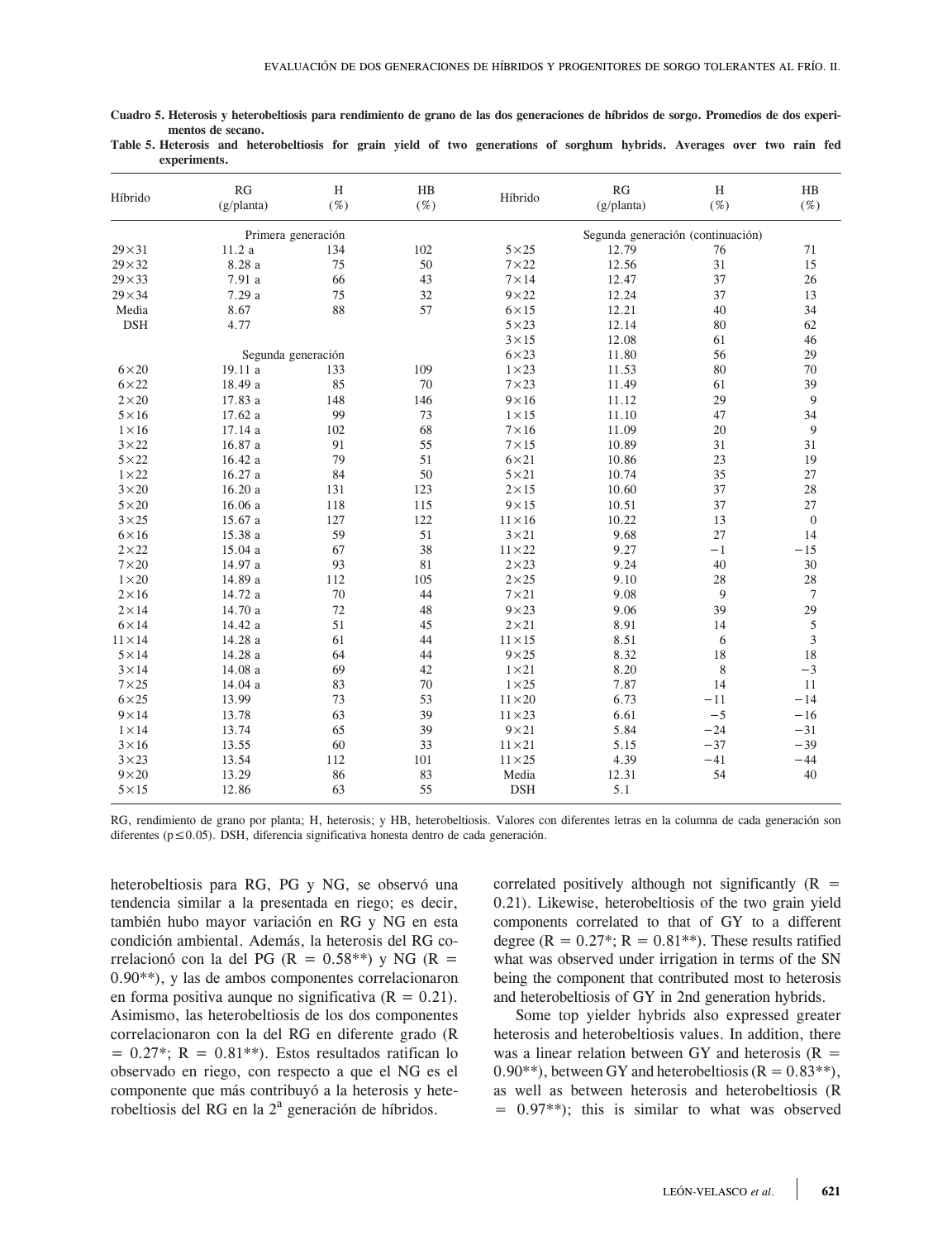Algunos híbridos de mayor RG también expresaron los mayores valores de heterosis y heterobeltiosis. Además, hubo relación lineal entre RG y heterosis ( $R = 0.90^{**}$ ), entre RG y heterobeltiosis ( $R =$ 0.83\*\*), así como entre heterosis y heterobeltiosis (R  $= 0.97$ <sup>\*\*</sup>); en forma similar a lo observado en riego, por lo que se confirma la relación positiva entre rendimiento de grano, heterosis y heterobeltiosis de los híbridos, en secano.

# **Conclusiones**

La ACG para rendimiento y peso de grano de las líneas B y R de sorgo tolerantes al frío de 2<sup>a</sup> generación fue superior a las de la 1<sup>ª</sup> generación, tanto en riego como en secano. La mejor ACG para rendimiento de grano fue de las líneas B (9, 11, 1 y 7) y R (22, 17 y 19), en riego, y en secano de las líneas B (6, 3, 5 y 1) y R (20, 22, 14 y 16). En riego, el rendimiento *per se*  de las líneas B y R fue un buen estimador de la ACG. Los híbridos de  $2<sup>a</sup>$  generación presentaron más amplia heterosis y heterobeltiosis para rendimiento, peso y número de granos, en ambas condiciones de humedad. Hubo relación positiva entre rendimiento de grano, heterosis y heterobeltiosis en los híbridos de  $2<sup>a</sup>$  generación en ambas condiciones. En riego, los híbridos con mayor rendimiento, heterosis y heterobeltiosis fueron:  $1 \times 17$  (53.36 g/planta, 91 y 66 %),  $11 \times 17$  (56.85 g/ planta, 85 y 77 %), 1×19 (58.11 g/planta, 83 y 47 %) y 9×17 (56.96 g/planta, 80 y 77 %). En secano: 2×20 (17.83 g/planta, 148 y 146 %), 6×20 (19.11 g/planta, 133 y 109 %), 3×20 (16.20 g/planta, 131 y 123 %) y 3×25 (15.67 g/planta, 127 y 122 %).

#### **Literatura Citada**

- Ángeles A., H. H. 1968. El maíz y el sorgo y sus programas de mejoramiento genético en México. *In*: Memorias del Tercer Congreso Nacional de Fitogenética. SOMEFI. Chapingo, México. pp: 425-446.
- Cisneros-López, M. E., L. E. Mendoza-Onofre, G. Mora-Aguilera, L. Córdova-Téllez, and M. Livera-Muñoz. 2007a. Cold tolerant sorghum hybrids and parental lines. I: Seed quality and its effects on seedling establishment. Agrociencia 41: 45-55.
- Cisneros-López, M. E., L. E. Mendoza-Onofre, G. Mora-Aguilera, L. Córdova-Téllez, and M. Livera-Muñoz. 2007b. Cold tolerant sorghum hybrids and parental lines. II: *Fusarium verticillioides*  (Sacc.) Nirenberg effects on seed yield and its components under field conditions. Agrociencia 41: 283-294.
- Estrada G., A., y H. H. Ángeles A. 1975. Estimación de la aptitud combinatoria de líneas A y R de *Sorghum bicolor* (L.) Moench. Agrociencia 21: 77-90.
- Falconer, D. S. 1970. Introducción a la Genética Cuantitativa. Fidel Márquez Sánchez (trad.). Ed. CECSA. México. pp: 303-313.
- Fonseca, S., and F. L. Patterson. 1968. Hybrid vigor in a sevenparent diallel crosses in common winter wheat (*Triticum aestivum* L.). Crop Sci. 8: 85-88.
- Goldman, I. L. 1999. Inbreeding and outbreeding in the development of a modern heterosis concept. *In*: Coors, J. G., and S. Pandey

under irrigation, thus confirming the positive relation between grain yield, heterosis and heterobeltiosis in these sorghum hybrids, under rain fed conditions.

# **Conclusions**

The GCA of grain yield and seed weight for the 2nd generation of cold tolerant sorghum B- and Rlines was superior to that of the  $1<sup>st</sup>$  generation, both under irrigated and rain fed conditions. The best GCA of grain yield was that of B- lines numbers 9, 11, 1 and 7; and R- lines numbers 22, 17 and 19, under irrigation. In the rain fed experiments, B- lines 6, 3, 5 and 1, and R- lines 20, 22, 14 and 16. Under irrigation, the grain yield *per se* of B- and R- lines was a good estimator of the GCA. The  $2<sup>nd</sup>$  generation hybrids showed broader heterosis and heterobeltiosis for grain yield, seed weight and seed number, under both moisture conditions. There was a positive relation between grain yield, heterosis and heterobeltiosis in the  $2<sup>nd</sup>$  generation hybrids under both conditions. Under irrigation, the hybrids with greatest yield, heterosis and heterobeltiosis were:  $1 \times 17$  (53.36 g/plant, 91 and 66 %),  $11 \times 17$  (56.85 g/plant, 85 and 77 %),  $1 \times 19$  $(58.11 \text{ g/plant}, 83 \text{ and } 47 \%)$  and  $9 \times 17$   $(56.96 \text{ g/}$ plant, 80 and 77 %). Under rain fed:  $2 \times 20$  (17.83) g/plant, 148 and 146 %),  $6 \times 20$  (19.11 g/plant, 133 and 109 %),  $3 \times 20$  (16.20 g/plant, 131 and 123 %) and  $3 \times 25$  (15.67 g/plant, 127 and 122 %).

*—End of the English version—*

 $- -$ 

(eds). The Genetics and Exploitation of Heterosis in Crops. ASA. CSSA. Madison, WI. USA. pp: 7-18.

- Kenga, R., S. O. Alabi, and S. C. Gupta. 2004. Combining ability studies in tropical sorghum (*Sorghum bicolor* (L.) Moench). Field Crops Res. 88: 251-260.
- León V., Humberto. 2007. Evaluación de dos generaciones de híbridos y progenitores de sorgo tolerantes al frío. Tesis Doctoral. Genética. Campus Montecillo. pp: 14-34.
- León V., H., L. E. Mendoza O., M. Livera M., and J. A. Estrada G. 1998. Phenology, seed yield and seed quality of cold tolerant sorghum restorer lines. Agrociencia 32: 339-347.
- León-Velasco, H., L. E. Mendoza-Onofre, F. Castillo-González, T. Cervantes-Santana, y Ángel Martínez-Garza. 2009. Evaluación de dos generaciones de híbridos y progenitores de sorgo tolerantes al frío. I. Variabilidad genética y adaptabilidad. Agrociencia 43(5): 483-496.
- Livera M., M. y A, Carballo C. 1976-1977. Mejoramiento genético del sorgo *Sorghum bicolor* L. Moench por tolerancia al frío. Adaptación de genotipos tolerantes. Agric. Téc. Méx. 4(1): 77-99.
- Maman, N., S. C. Mason, D. J. Lyon, and P. Dhungana. 2004. Yield components of pearl millet and grain sorghum across environments in the Central Great Plains. Crop Sci. 44: 2138-2145.
- Mendoza O., L. E. 1983. Estudios fisiotécnicos de sorgo realizados en el Colegio de Postgraduados (México). Fitotecnia 5: 108-138.